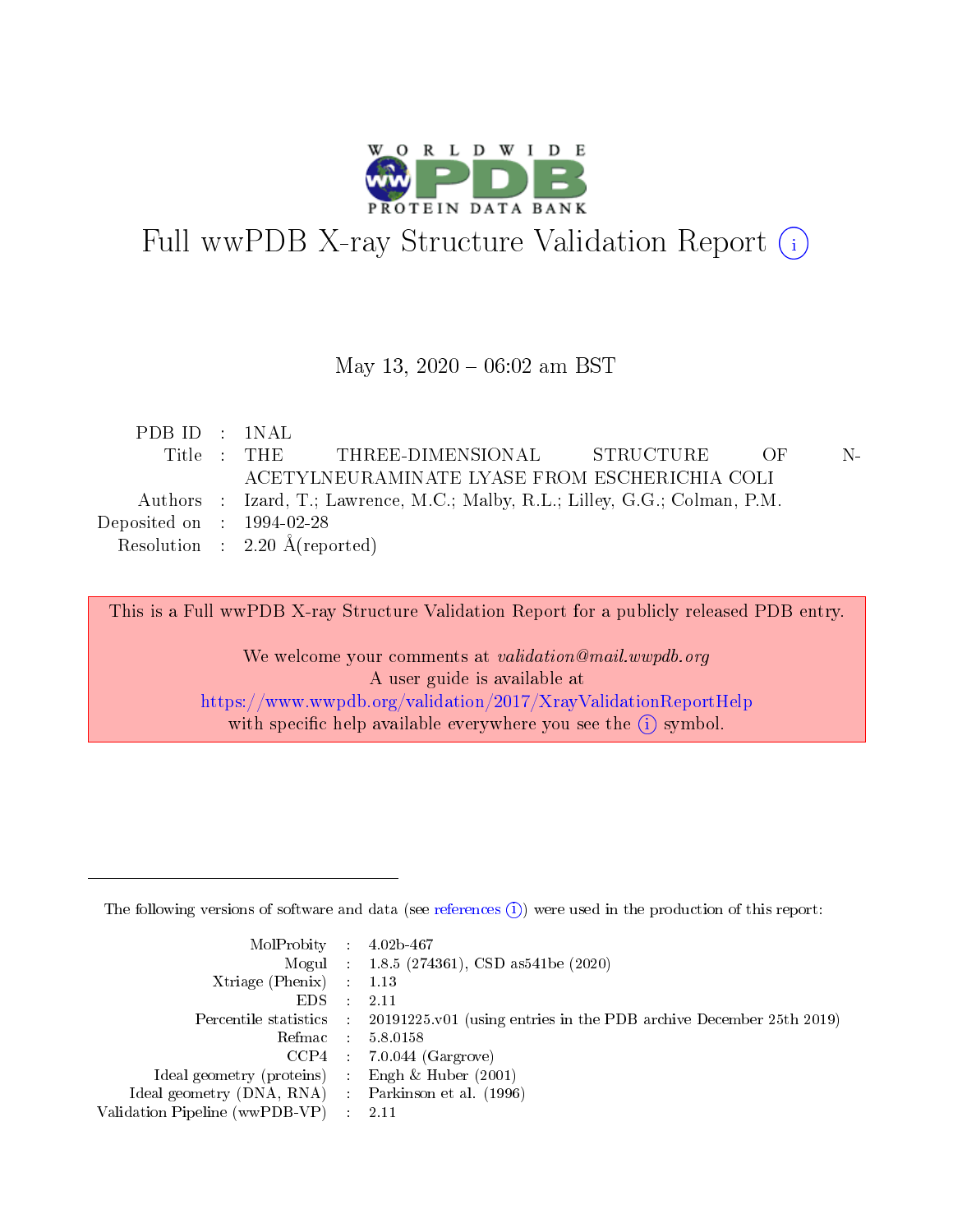# 1 [O](https://www.wwpdb.org/validation/2017/XrayValidationReportHelp#overall_quality)verall quality at a glance  $(i)$

The following experimental techniques were used to determine the structure: X-RAY DIFFRACTION

The reported resolution of this entry is 2.20 Å.

Percentile scores (ranging between 0-100) for global validation metrics of the entry are shown in the following graphic. The table shows the number of entries on which the scores are based.



| Metric                | Whole archive<br>(# $\rm{Entries}$ ) | Similar resolution<br>$(\# \text{Entries}, \text{resolution range}(\text{\AA}))$ |
|-----------------------|--------------------------------------|----------------------------------------------------------------------------------|
| Clashscore            | 141614                               | $5594(2.20-2.20)$                                                                |
| Ramachandran outliers | 138981                               | $5503(2.20-2.20)$                                                                |
| Sidechain outliers    | 138945                               | $5504 (2.20-2.20)$                                                               |
| RSRZ outliers         | 127900                               | 4800 $(2.20-2.20)$                                                               |

The table below summarises the geometric issues observed across the polymeric chains and their fit to the electron density. The red, orange, yellow and green segments on the lower bar indicate the fraction of residues that contain outliers for  $\geq=3$ , 2, 1 and 0 types of geometric quality criteria respectively. A grey segment represents the fraction of residues that are not modelled. The numeric value for each fraction is indicated below the corresponding segment, with a dot representing fractions <=5% The upper red bar (where present) indicates the fraction of residues that have poor fit to the electron density. The numeric value is given above the bar.

| Mol | Chain | $\vert$ Length | Quality of chain |     |                      |
|-----|-------|----------------|------------------|-----|----------------------|
|     |       | 297            | 65%              | 29% | $\ddot{\phantom{1}}$ |
|     | ച     | 297            | 64%              | 29% | $\cdots$             |
|     | 3     | 297            | 69%              | 24% | 5%                   |
|     |       | 297            | 64%              | 29% | $\cdot$ $\cdot$      |

The following table lists non-polymeric compounds, carbohydrate monomers and non-standard residues in protein, DNA, RNA chains that are outliers for geometric or electron-density-fit criteria:

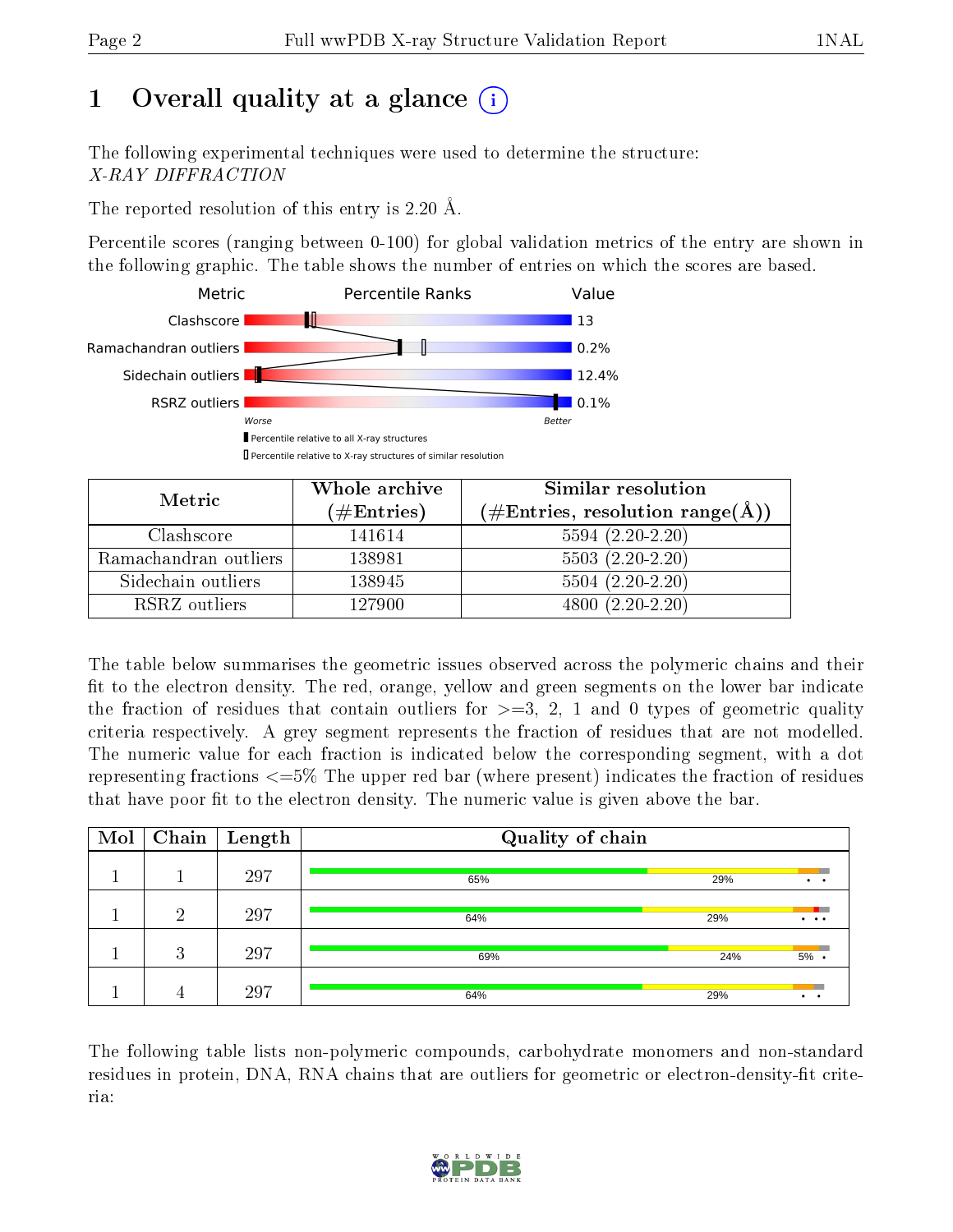|            |     |  | Mol   Type   Chain   Res   Chirality   Geometry   Clashes   Electron density |
|------------|-----|--|------------------------------------------------------------------------------|
| $-2$   SO4 | 302 |  |                                                                              |

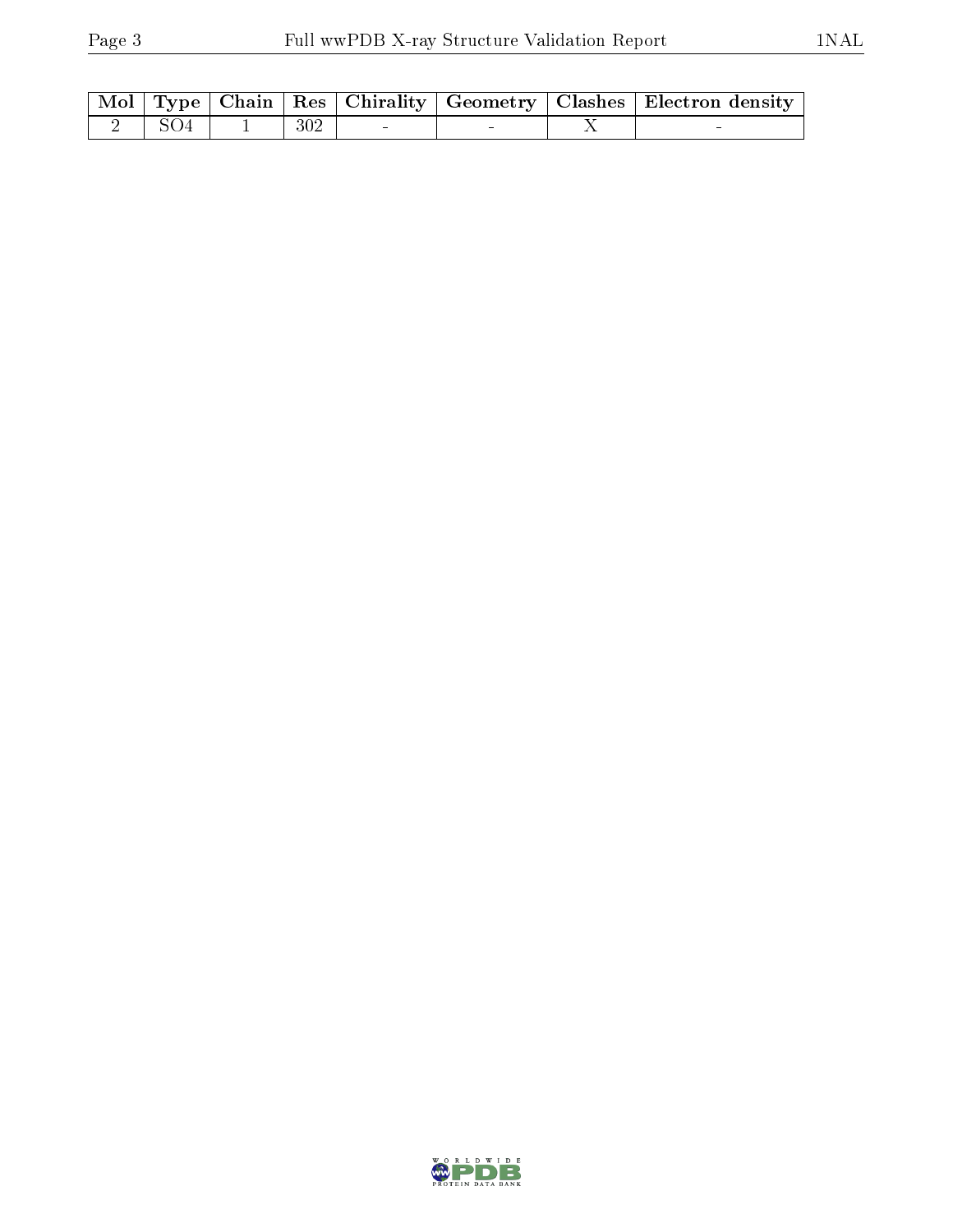# 2 Entry composition (i)

There are 3 unique types of molecules in this entry. The entry contains 9072 atoms, of which 0 are hydrogens and 0 are deuteriums.

In the tables below, the ZeroOcc column contains the number of atoms modelled with zero occupancy, the AltConf column contains the number of residues with at least one atom in alternate conformation and the Trace column contains the number of residues modelled with at most 2 atoms.

| Mol | Chain | Residues | Atoms |               |     |                  | ZeroOcc   | $\mathbf{AltConf}$ | $\operatorname{Trace}$ |  |
|-----|-------|----------|-------|---------------|-----|------------------|-----------|--------------------|------------------------|--|
|     |       | 291      | Total | $\mathcal{C}$ | N   |                  | S         | 73                 |                        |  |
|     |       |          | 2248  | 1433          | 380 | 425              | 10        |                    |                        |  |
|     | 2     | 291      | Total | C             | N   |                  | S         | 74                 |                        |  |
|     |       |          | 2248  | 1433          | 380 | 425              | <b>10</b> |                    |                        |  |
|     | 3     | 291      | Total | C             | N   |                  | S         | 70                 |                        |  |
|     |       |          | 2248  | 1433          | 380 | 425              | 10        |                    |                        |  |
|     |       |          | Total | $\mathcal C$  | N   | $\left( \right)$ | S         | 54                 |                        |  |
|     |       | 291<br>4 | 2248  | 1433          | 380 | 425              | 10        |                    |                        |  |

Molecule 1 is a protein called N-ACETYLNEURAMINATE LYASE.

There are 12 discrepancies between the modelled and reference sequences:

| Chain          | Residue | Modelled   | Actual     | Comment         | Reference  |
|----------------|---------|------------|------------|-----------------|------------|
| 1              | 70      | GLY        | ALA        | CONFLICT        | UNP P0A6L4 |
| 1              | 84      | THR        | SER.       | CONFLICT        | UNP P0A6L4 |
| 1              | 282     | GLN        | LEU        | CONFLICT        | UNP P0A6L4 |
| $\overline{2}$ | 70      | GLY        | ALA        | CONFLICT        | UNP P0A6L4 |
| $\overline{2}$ | 84      | THR        | <b>SER</b> | CONFLICT        | UNP P0A6L4 |
| $\overline{2}$ | 282     | GLN        | LEU        | CONFLICT        | UNP P0A6L4 |
| 3              | 70      | GLY        | ALA        | CONFLICT        | UNP P0A6L4 |
| 3              | 84      | <b>THR</b> | SER.       | <b>CONFLICT</b> | UNP P0A6L4 |
| 3              | 282     | GLN        | LEU        | CONFLICT        | UNP P0A6L4 |
| 4              | 70      | GLY        | ALA        | CONFLICT        | UNP P0A6L4 |
| 4              | 84      | THR        | SER.       | CONFLICT        | UNP P0A6L4 |
| 4              | 282     | GLN        | LEU        | CONFLICT        | UNP P0A6L4 |

• Molecule 2 is SULFATE ION (three-letter code: SO4) (formula:  $O_4S$ ).

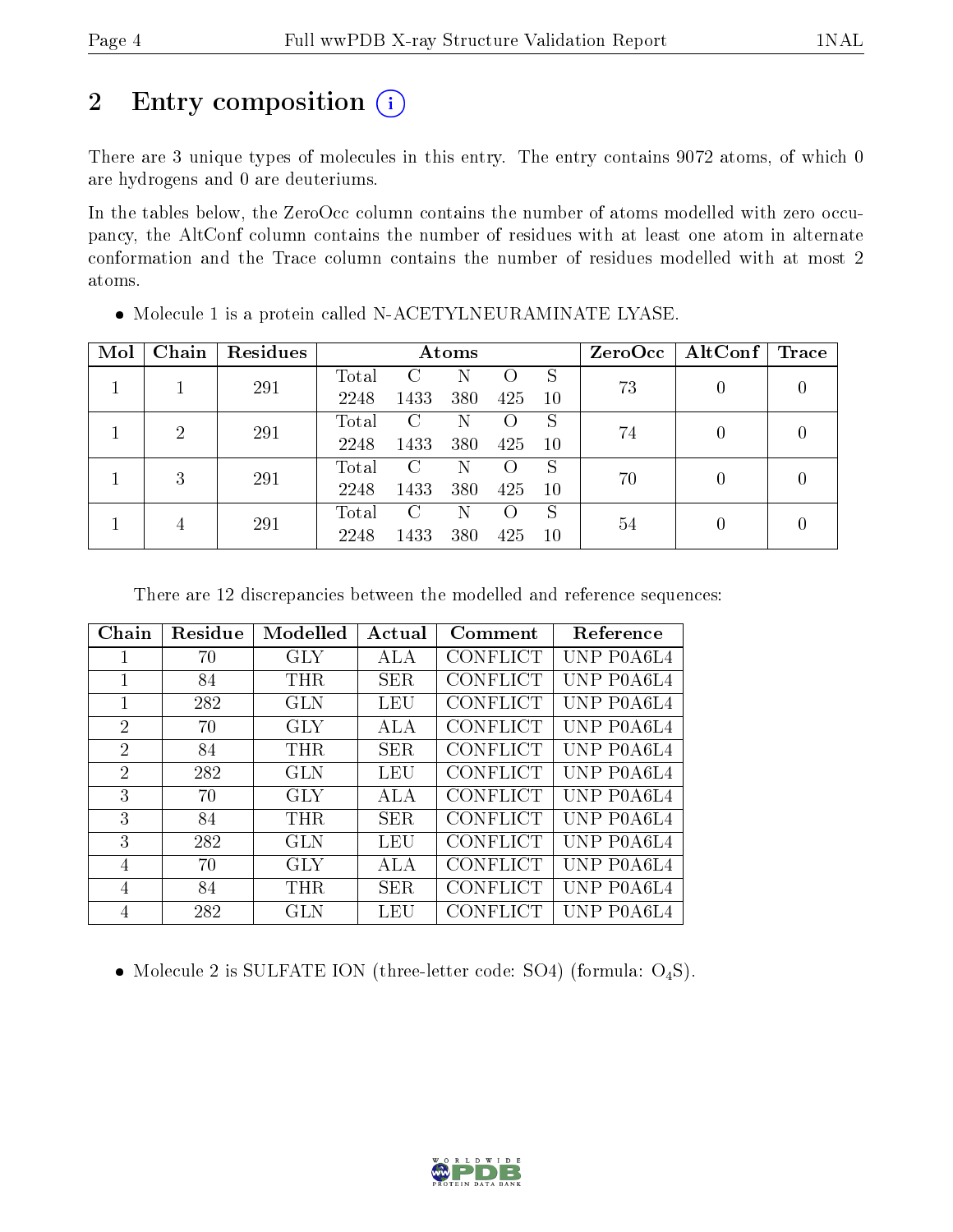

| Mol |   | Chain   Residues | Atoms                             | ZeroOcc   AltConf |
|-----|---|------------------|-----------------------------------|-------------------|
| 2   |   |                  | Total O<br>$^{\circ}$ S<br>5<br>4 |                   |
| 2   | 2 |                  | Total<br>S<br>5<br>4              |                   |
|     | 3 |                  | Total<br>- S<br>5<br>4            |                   |
|     |   |                  | Total<br>S<br>5                   |                   |

 $\bullet\,$  Molecule 3 is water.

| Mol |   | Chain   $Residues$ | Atoms                                 | ZeroOcc   AltConf |
|-----|---|--------------------|---------------------------------------|-------------------|
| 3   |   | 11                 | Total<br>$\overline{O}$<br>11<br>11   |                   |
| 3   | 2 | 17                 | Total<br>17<br>17                     |                   |
| 3   | 3 | 15                 | Total<br>$\left( \right)$<br>15<br>15 |                   |
| 3   |   |                    | Total<br>$\bigcap$<br>17<br>17        |                   |

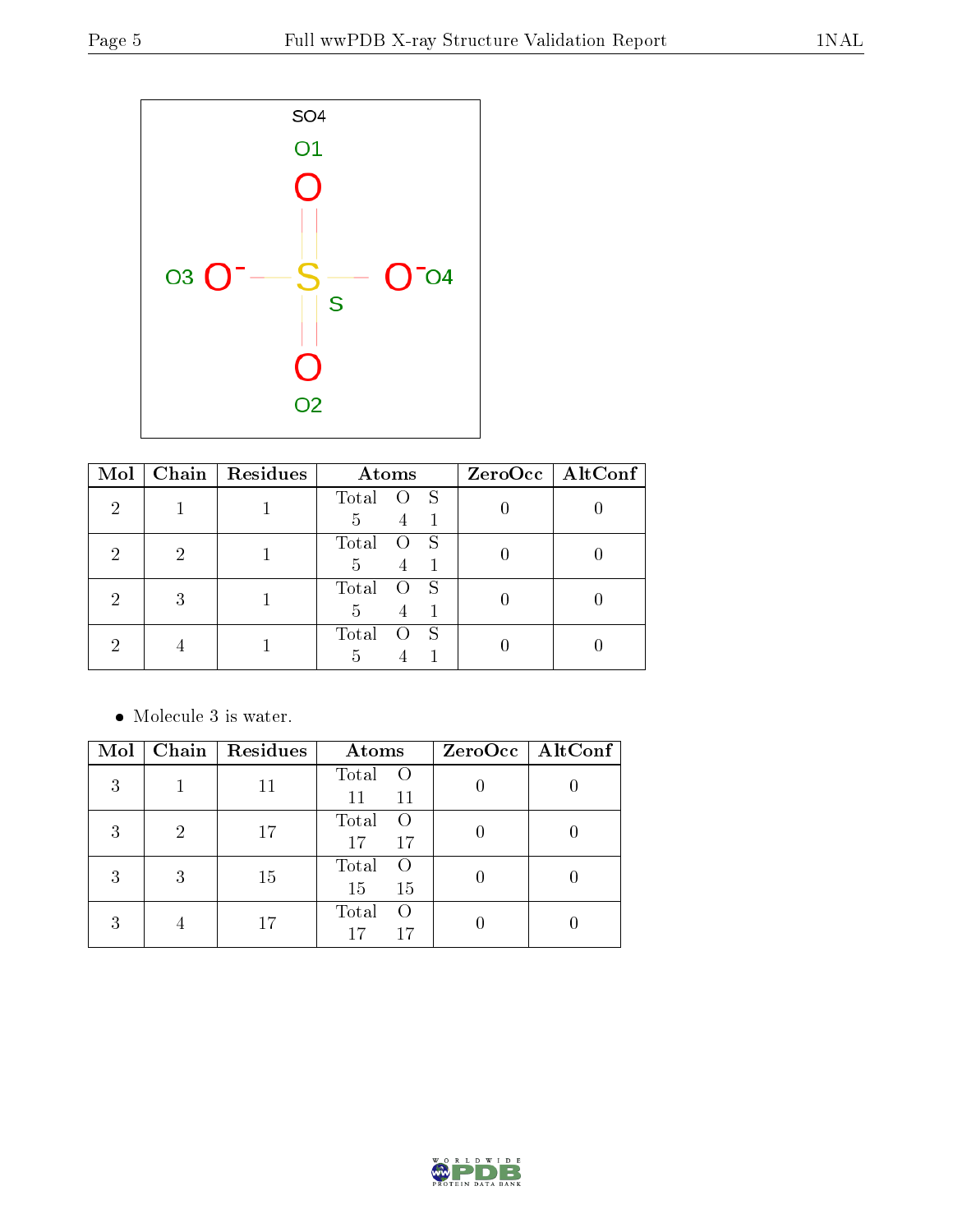# 3 Residue-property plots  $(i)$

These plots are drawn for all protein, RNA and DNA chains in the entry. The first graphic for a chain summarises the proportions of the various outlier classes displayed in the second graphic. The second graphic shows the sequence view annotated by issues in geometry and electron density. Residues are color-coded according to the number of geometric quality criteria for which they contain at least one outlier: green  $= 0$ , yellow  $= 1$ , orange  $= 2$  and red  $= 3$  or more. A red dot above a residue indicates a poor fit to the electron density (RSRZ  $> 2$ ). Stretches of 2 or more consecutive residues without any outlier are shown as a green connector. Residues present in the sample, but not in the model, are shown in grey.



• Molecule 1: N-ACETYLNEURAMINATE LYASE

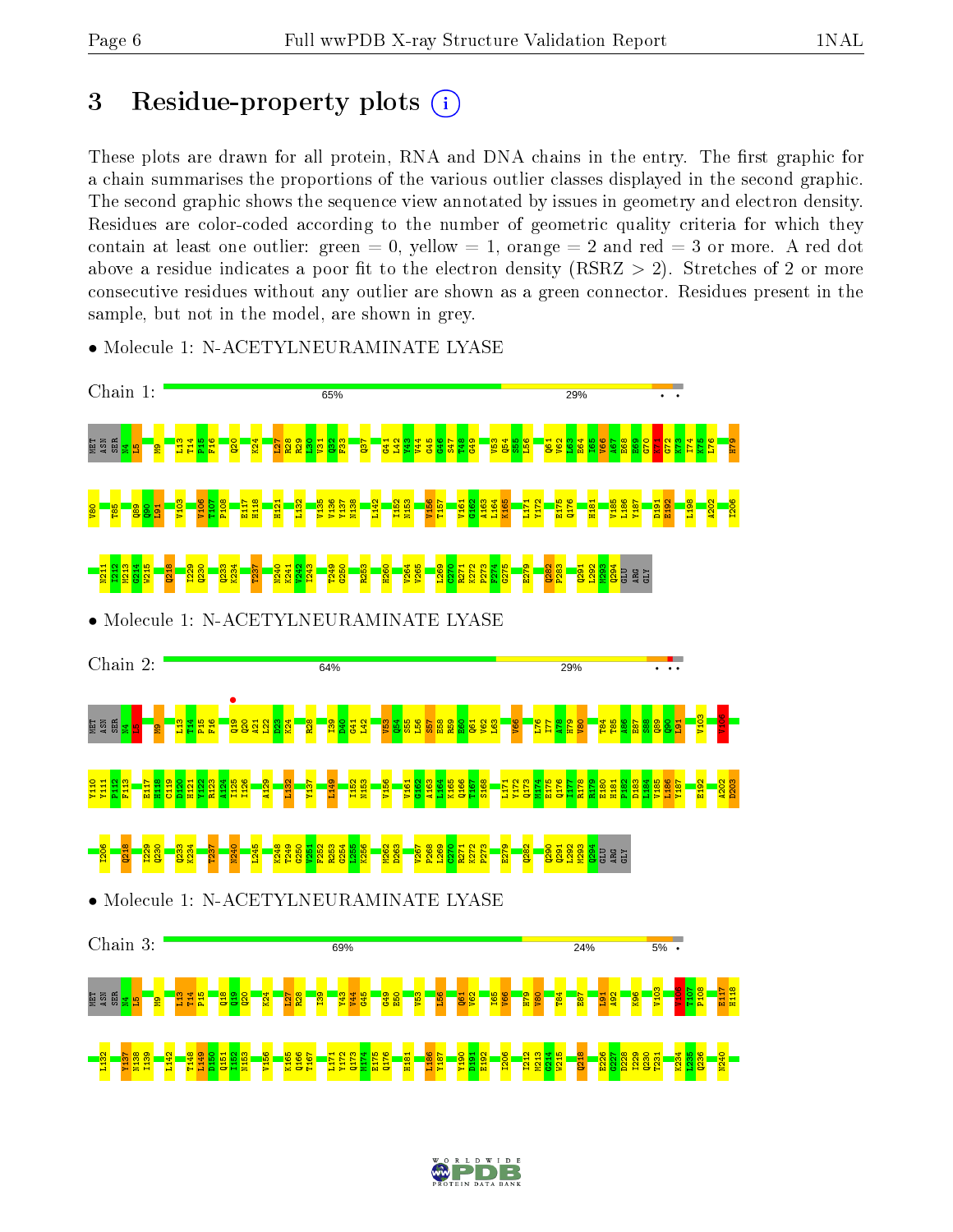# <mark>8 T<sup>2</sup> R B R25 & 8 R G 8 8 E C C R B 8 8 H26 B 8 6 5 L 8</mark> B 5 2 E

 $\bullet$  Molecule 1: N-ACETYLNEURAMINATE LYASE



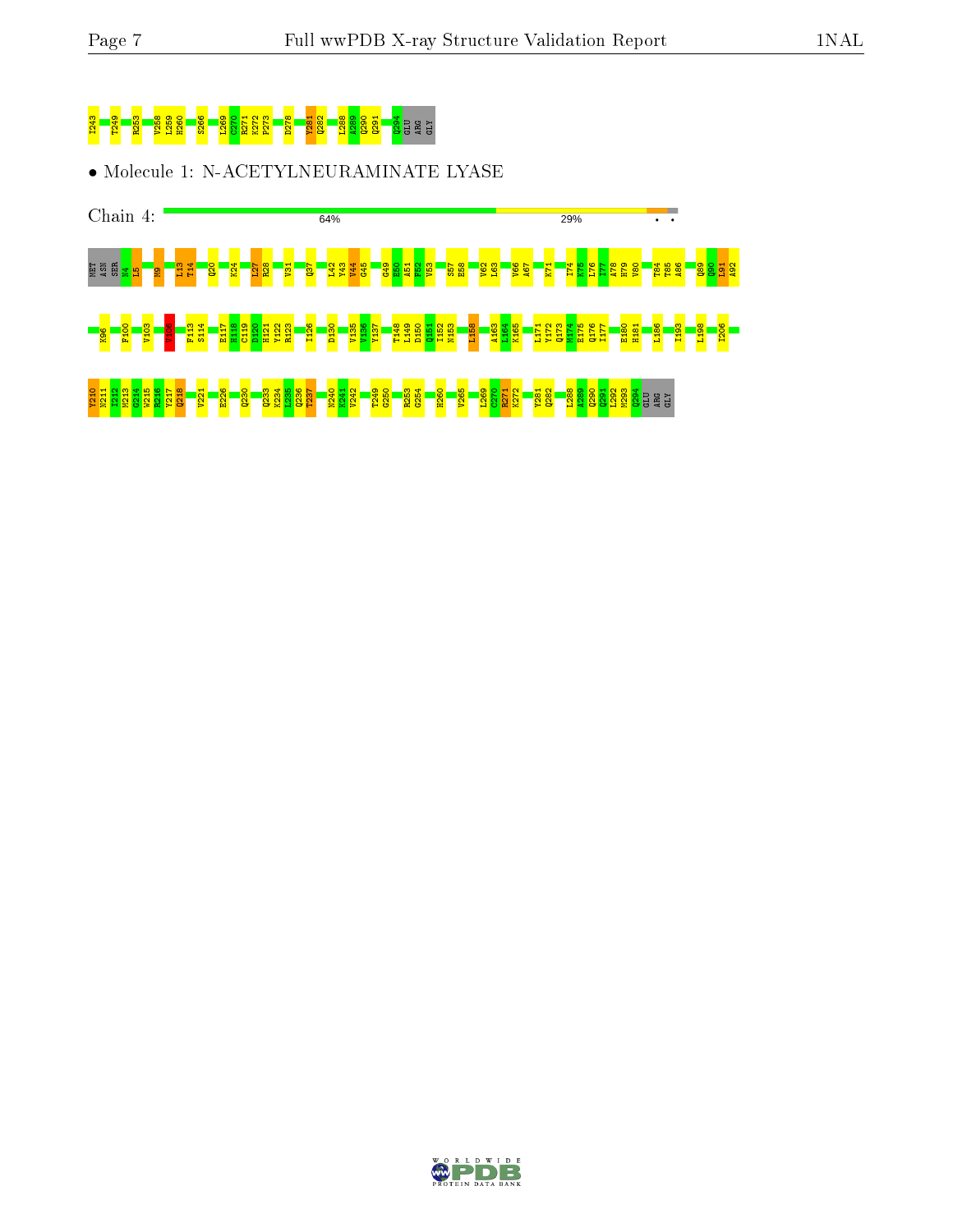# 4 Data and refinement statistics  $(i)$

| Property                                                         | Value                                              | Source                       |
|------------------------------------------------------------------|----------------------------------------------------|------------------------------|
| Space group                                                      | P 32 2 1                                           | Depositor                    |
| Cell constants                                                   | $122.80\text{\AA}$<br>198.80Å<br>122.80Å           |                              |
| a, b, c, $\alpha$ , $\beta$ , $\gamma$                           | $90.00^\circ$<br>$90.00^\circ$<br>$120.00^{\circ}$ | Depositor                    |
| Resolution $(A)$                                                 | 6.00<br>$-2.20$                                    | Depositor                    |
|                                                                  | 20.00<br>$-2.20$                                   | <b>EDS</b>                   |
| % Data completeness                                              | (Not available) $(6.00-2.20)$                      | Depositor                    |
| (in resolution range)                                            | $76.8$ $(20.00-2.20)$                              | <b>EDS</b>                   |
| $R_{merge}$                                                      | (Not available)                                    | Depositor                    |
| $\mathrm{R}_{sym}$                                               | (Not available)                                    | Depositor                    |
| $\langle I/\sigma(I)\rangle$                                     |                                                    | Xtriage                      |
| Refinement program                                               | X-PLOR                                             | Depositor                    |
|                                                                  | 0.208<br>(Not available)                           | Depositor                    |
| $R, R_{free}$                                                    | (Not available)<br>0.206                           | DCC                          |
| $R_{free}$ test set                                              | No test flags present.                             | wwPDB-VP                     |
| Wilson B-factor $(A^2)$                                          | 29.0                                               | Xtriage                      |
| Anisotropy                                                       | 0.094                                              | $\overline{\text{X}}$ triage |
| Bulk solvent $k_{sol}(\text{e}/\text{A}^3), B_{sol}(\text{A}^2)$ | 0.32, 80.4                                         | <b>EDS</b>                   |
| L-test for twinning <sup>1</sup>                                 | $< L >$ = 0.40, $< L2$ = 0.23                      | Xtriage                      |
| Estimated twinning fraction                                      | $0.057$ for $-h,-k,l$                              | Xtriage                      |
| $F_o, F_c$ correlation                                           | 0.94                                               | <b>EDS</b>                   |
| Total number of atoms                                            | 9072                                               | wwPDB-VP                     |
| Average B, all atoms $(A^2)$                                     | $30.0\,$                                           | wwPDB-VP                     |

Xtriage's analysis on translational NCS is as follows: The largest off-origin peak in the Patterson function is  $2.51\%$  of the height of the origin peak. No significant pseudotranslation is detected.

<span id="page-7-0"></span><sup>&</sup>lt;sup>1</sup>Theoretical values of  $\langle |L| \rangle, \langle L^2 \rangle$  for acentric reflections are 0.5, 0.333 respectively for untwinned datasets, and 0.375, 0.2 for perfectly twinned datasets.

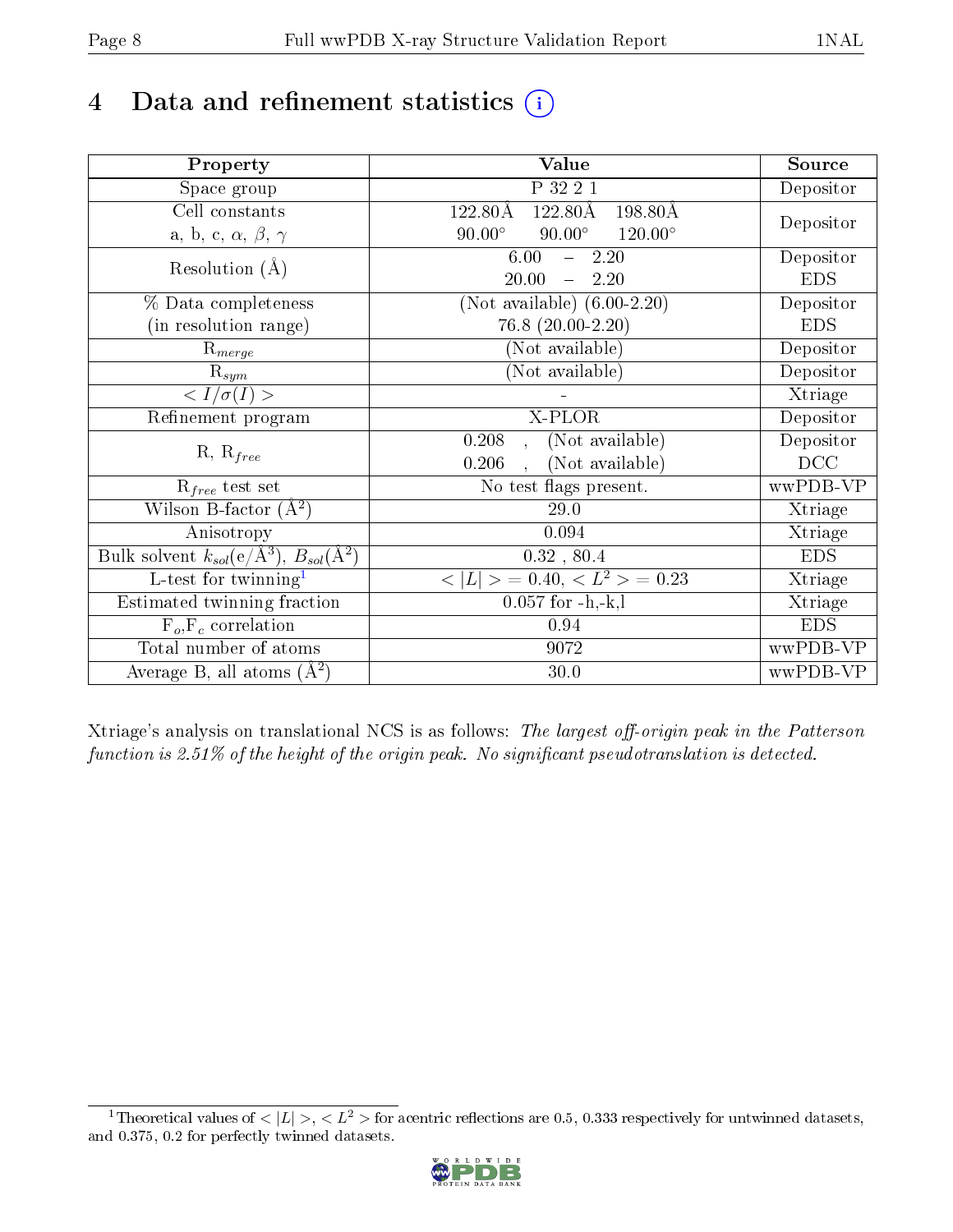# 5 Model quality  $(i)$

### 5.1 Standard geometry  $(i)$

Bond lengths and bond angles in the following residue types are not validated in this section: SO4

The Z score for a bond length (or angle) is the number of standard deviations the observed value is removed from the expected value. A bond length (or angle) with  $|Z| > 5$  is considered an outlier worth inspection. RMSZ is the root-mean-square of all Z scores of the bond lengths (or angles).

|     | Chain |      | <b>Bond lengths</b> | Bond angles |                       |
|-----|-------|------|---------------------|-------------|-----------------------|
| Mol |       | RMSZ | $\# Z  > 5$         | RMSZ        | $\# Z  > 5$           |
|     |       | 0.77 | $2/2288(0.1\%)$     | 0.96        | $6/3097$ $(0.2\%)$    |
|     | 2     | 0.69 | 0/2288              | 0.92        | $4/3097(0.1\%)$       |
|     | 3     | 0.68 | 0/2288              | 0.94        | $5/3097$ $(0.2\%)$    |
|     |       | 0.78 | $1/2288$ $(0.0\%)$  | 0.97        | $6/3097(0.2\%)$       |
| All | All   | 0.73 | $3/9152(0.0\%)$     | 0.95        | 21/12388<br>$(0.2\%)$ |

Chiral center outliers are detected by calculating the chiral volume of a chiral center and verifying if the center is modelled as a planar moiety or with the opposite hand.A planarity outlier is detected by checking planarity of atoms in a peptide group, atoms in a mainchain group or atoms of a sidechain that are expected to be planar.

|  | Mol   Chain   $\#\text{Chirality outliers}$   $\#\text{Planarity outliers}$ |  |
|--|-----------------------------------------------------------------------------|--|
|  |                                                                             |  |
|  |                                                                             |  |
|  |                                                                             |  |
|  |                                                                             |  |

All (3) bond length outliers are listed below:

| Mol | ${\rm Chain} \parallel$ |     |            | $\vert$ Res $\vert$ Type $\vert$ Atoms $\vert$ | $Z_{\parallel}$ | $\pm$ Observed( $\rm \AA)$ | Ideal(A) |
|-----|-------------------------|-----|------------|------------------------------------------------|-----------------|----------------------------|----------|
|     |                         | 293 | <b>MET</b> | $CG-SD$                                        | 5.71            | .96                        |          |
|     |                         |     |            | $\mathrm{CB}\text{-}\mathrm{CG}^-$             | 5.39            | - 67                       |          |
|     |                         | ഥറ  |            | $\bigcirc$ B-CG $\bigcirc$                     | $-5.07$         |                            |          |

All (21) bond angle outliers are listed below:

| Mol | Chain |    | $Res$   Type | Atoms       |       | Observed $(°)$ | Ideal $(^\circ)$ |
|-----|-------|----|--------------|-------------|-------|----------------|------------------|
|     |       | 13 | LEU          | CA-CB-CG    | 9.58  | 137.33         | 115.30           |
|     |       | 13 | LEU          | CA-CB-CG    | -742  | 132.37         | 115.30           |
|     |       | 13 | LEH          | -CA-CB-CG-L | -7.07 | 131.56         | 115.30           |

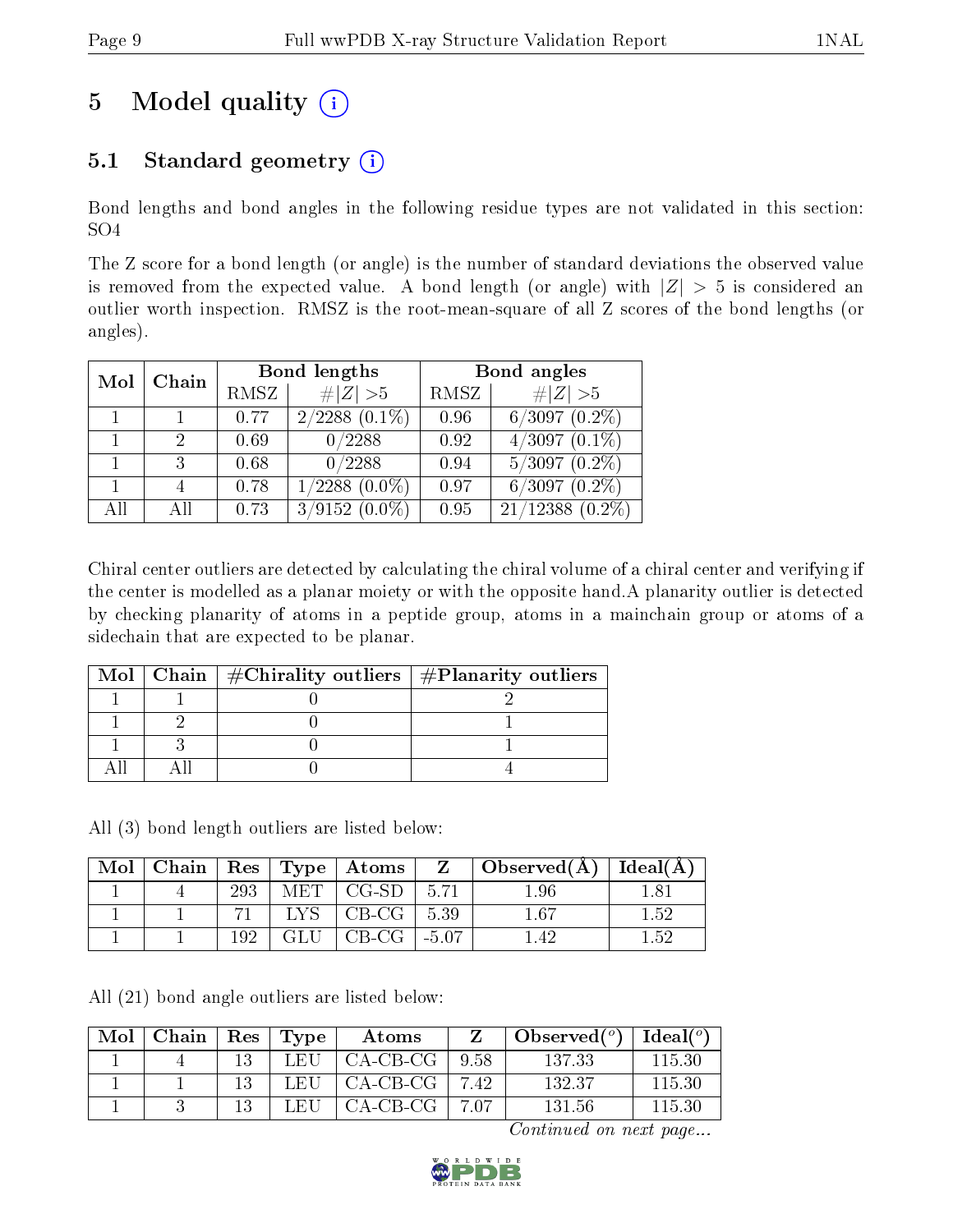| Mol          | Chain          | Res            | <b>Type</b> | Atoms       | Z       | $\text{Observed}(^{\text{o}})$ | Ideal $(°)$ |
|--------------|----------------|----------------|-------------|-------------|---------|--------------------------------|-------------|
| 1            | $\overline{2}$ | 106            | VAL         | $CB-CA-C$   | $-6.59$ | 98.87                          | 111.40      |
| $\mathbf{1}$ |                | 71             | <b>LYS</b>  | $CA-C-N$    | $-6.51$ | 103.17                         | 116.20      |
| $\mathbf{1}$ | $\overline{4}$ | 106            | VAL         | $CB-CA-C$   | $-6.39$ | 99.26                          | 111.40      |
| $\mathbf 1$  | $\overline{2}$ | 250            | <b>GLY</b>  | $N$ -CA-C   | $-6.31$ | 97.32                          | 113.10      |
| 1            | 4              | 250            | <b>GLY</b>  | $N$ -CA-C   | $-6.21$ | 97.57                          | 113.10      |
| $\mathbf{1}$ | 3              | 149            | <b>LEU</b>  | $CA$ -CB-CG | 6.04    | 129.20                         | 115.30      |
| 1            | $\overline{2}$ | $\overline{5}$ | <b>LEU</b>  | $CA$ -CB-CG | 6.00    | 129.11                         | 115.30      |
| $\mathbf{1}$ | 3              | 106            | VAL         | $CB-CA-C$   | $-5.90$ | 100.18                         | 111.40      |
| $\mathbf{1}$ |                | $\overline{5}$ | <b>LEU</b>  | $CA-CB-CG$  | 5.83    | 128.70                         | 115.30      |
| 1            | 1              | 71             | <b>LYS</b>  | $N$ -CA-CB  | 5.60    | 120.68                         | 110.60      |
| $\mathbf{1}$ | $\overline{4}$ | 158            | <b>LEU</b>  | $CA-CB-CG$  | 5.55    | 128.07                         | 115.30      |
| $\mathbf{1}$ | 1              | 250            | <b>GLY</b>  | $N$ -CA-C   | $-5.53$ | 99.29                          | 113.10      |
| 1            | 3              | 56             | LEU         | CA-CB-CG    | 5.41    | 127.74                         | 115.30      |
| 1            | $\overline{2}$ | 42             | LEU         | CA-CB-CG    | 5.28    | 127.43                         | 115.30      |
| 1            | 4              | 91             | LEU         | $CA$ -CB-CG | 5.25    | 127.37                         | 115.30      |
| 1            | 1              | 79             | HIS         | $N$ -CA-C   | $-5.20$ | 96.95                          | 111.00      |
| $\mathbf{1}$ | 4              | 43             | <b>TYR</b>  | $N$ -CA-C   | $-5.02$ | 97.44                          | 111.00      |
| 1            | 3              | 186            | LEU         | CA-CB-CG    | 5.01    | 126.83                         | 115.30      |

There are no chirality outliers.

All (4) planarity outliers are listed below:

| Mol | Chain | <b>Res</b> | <b>Type</b> | Group     |
|-----|-------|------------|-------------|-----------|
|     |       | 187        | TYR.        | Sidechain |
|     |       |            | <b>IYS</b>  | Mainchain |
|     |       | 272        | <b>IYS</b>  | Peptide   |
|     |       | 281        |             | Sidechain |

### $5.2$  Too-close contacts  $(i)$

In the following table, the Non-H and H(model) columns list the number of non-hydrogen atoms and hydrogen atoms in the chain respectively. The H(added) column lists the number of hydrogen atoms added and optimized by MolProbity. The Clashes column lists the number of clashes within the asymmetric unit, whereas Symm-Clashes lists symmetry related clashes.

|  |      |      |    | Mol   Chain   Non-H   H(model)   H(added)   Clashes   Symm-Clashes |
|--|------|------|----|--------------------------------------------------------------------|
|  | 2248 | 2266 | 64 |                                                                    |
|  | 2248 | 2266 | 60 |                                                                    |
|  | 2248 | 2266 | 49 |                                                                    |
|  | 2248 | 2266 | 64 |                                                                    |
|  |      |      |    |                                                                    |

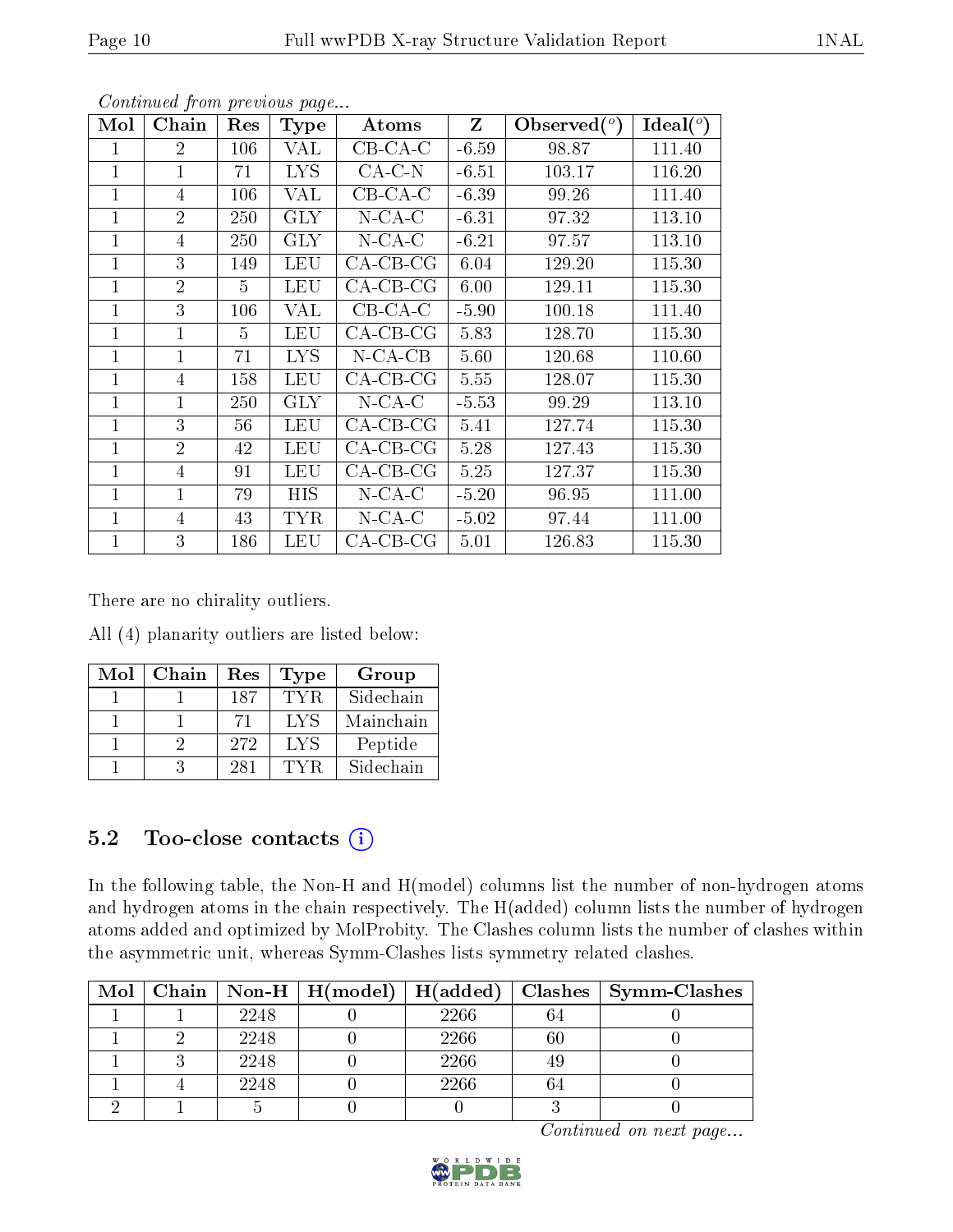|  |      |      |     | Mol   Chain   Non-H   H(model)   H(added)   Clashes   Symm-Clashes |
|--|------|------|-----|--------------------------------------------------------------------|
|  |      |      |     |                                                                    |
|  |      |      |     |                                                                    |
|  |      |      |     |                                                                    |
|  |      |      |     |                                                                    |
|  |      |      |     |                                                                    |
|  | 15   |      |     |                                                                    |
|  |      |      |     |                                                                    |
|  | 9072 | 906∠ | 225 |                                                                    |

The all-atom clashscore is defined as the number of clashes found per 1000 atoms (including hydrogen atoms). The all-atom clashscore for this structure is 13.

All (225) close contacts within the same asymmetric unit are listed below, sorted by their clash magnitude.

| Atom-1           | Atom-2             | Interatomic       | Clash         |
|------------------|--------------------|-------------------|---------------|
|                  |                    | distance $(A)$    | overlap $(A)$ |
| 1:2:80:VAL:HG22  | 1:2:91:LEU:HB3     | 1.53              | 0.90          |
| 1:1:80:VAL:HG22  | 1:1:91:LEU:HB3     | 1.53              | 0.88          |
| 1:4:79:HIS:CE1   | 1:4:106:VAL:HG22   | 2.15              | 0.81          |
| 1:4:153:ASN:OD1  | 1:4:181:HIS:HE1    | 1.62              | 0.81          |
| 1:1:153:ASN:OD1  | 1:1:181:HIS:HE1    | 1.63              | 0.81          |
| 1:2:110:TYR:O    | 1:3:142:LEU:HD12   | 1.80              | 0.81          |
| 1:4:79:HIS:HE1   | 1:4:106: VAL: HG22 | 1.45              | 0.80          |
| 1:3:80:VAL:HG22  | 1:3:91:LEU:HB3     | 1.64              | 0.80          |
| 1:3:62:VAL:O     | 1:3:66: VAL: HG13  | 1.83              | 0.78          |
| 1:1:108:PRO:HD2  | 1:1:118:HIS:HD2    | 1.50              | 0.77          |
| 1:1:14:THR:HG21  | 1:1:54:GLN:NE2     | 2.00              | 0.76          |
| 1:2:149:LEU:HD13 | 1:2:153:ASN:HD21   | $\overline{1.50}$ | 0.75          |
| 1:3:108:PRO:HD2  | 1:3:118:HIS:HD2    | 1.52              | 0.74          |
| 1:3:27:LEU:HD11  | 1:3:62:VAL:HG13    | 1.69              | 0.74          |
| 1:2:153:ASN:OD1  | 1:2:181:HIS:HE1    | 1.70              | 0.74          |
| 1:1:47:SER:HB2   | 2:1:302:SO4:O1     | 1.88              | 0.74          |
| 1:3:108:PRO:HD2  | 1:3:118:HIS:CD2    | 2.24              | 0.73          |
| 1:1:294:GLN:O    | 1:1:294:GLN:HG3    | 1.89              | 0.72          |
| 1:1:14:THR:HG21  | 1:1:54:GLN:HE22    | 1.55              | 0.72          |
| 1:2:171:LEU:HD12 | 1:4:171:LEU:HD12   | 1.73              | 0.70          |
| 1:2:56:LEU:HD21  | 1:2:87:GLU:HB3     | 1.74              | 0.70          |
| 1:2:273:PRO:O    | 1:3:117:GLU:HG2    | 1.91              | 0.70          |
| 1:2:24:LYS:O     | 1:2:28:ARG:HG3     | 1.90              | 0.70          |
| 1:3:173:GLN:HA   | 1:3:176:GLN:HE21   | 1.56              | 0.70          |
| 1:3:153:ASN:OD1  | 1:3:181:HIS:HE1    | 1.75              | 0.69          |
| 1:2:119:CYS:O    | 1:2:123:ARG:HG3    | 1.93              | 0.69          |

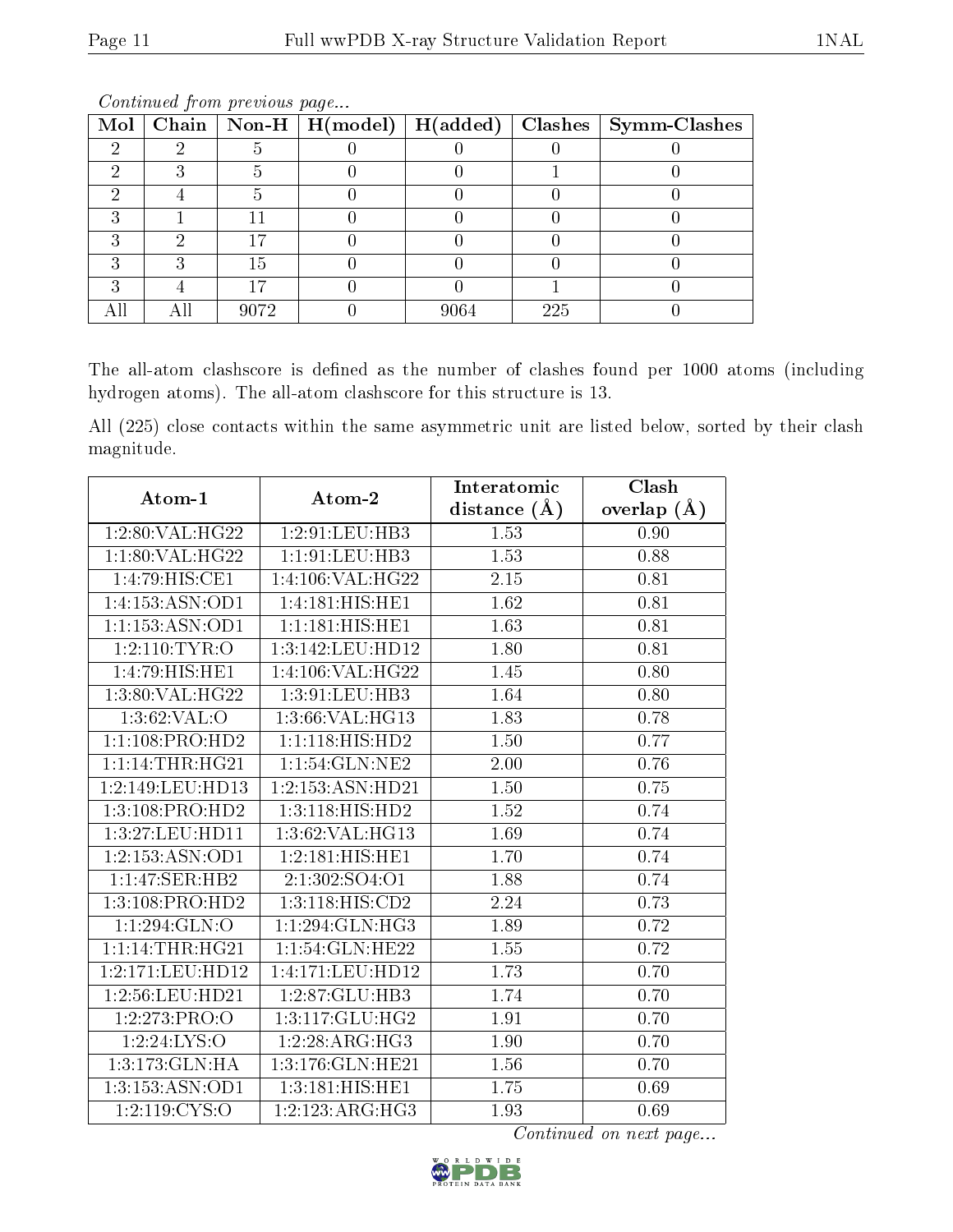| Commaca jibin previous page      |                       | Interatomic    | Clash             |
|----------------------------------|-----------------------|----------------|-------------------|
| Atom-1                           | Atom-2                | distance $(A)$ | overlap $(A)$     |
| 1:4:85:THR:O                     | 1:4:89:GLN:HG3        | 1.93           | 0.68              |
| 1:1:62:VAL:O                     | 1:1:66:VAL:HG13       | 1.94           | 0.68              |
| 1:4:249:THR:O                    | 1:4:253:ARG:HD2       | 1.94           | 0.68              |
| 1:4:218:GLN:HA                   | 1:4:218:GLN:HE21      | 1.60           | 0.66              |
| 1:1:273:PRO:HG2                  | 1:4:113:PHE:CZ        | 2.31           | 0.66              |
| 1:1:218:GLN:HA                   | 1:1:218:GLN:HE21      | 1.60           | 0.66              |
| 1:1:108:PRO:HD2                  | 1:1:118:HIS:CD2       | 2.32           | 0.65              |
| 1:2:173:GLN:HA                   | 1:2:176:GLN:HE21      | 1.62           | 0.65              |
| 1:3:14:THR:HG23                  | 1:3:49:GLY:O          | 1.95           | 0.65              |
| 1:2:163:ALA:HB2                  | 1:2:185:VAL:HB        | 1.78           | 0.65              |
| 1:4:121:HIS:HE1                  | 3:4:447:HOH:O         | 1.80           | 0.63              |
| 1:2:233:GLN:O                    | $1:2:237$ : THR: HG23 | 1.99           | 0.63              |
| 1:3:165:LYS:HE3                  | 2:3:306:SO4:O4        | 2.00           | 0.61              |
| 1:4:119:CYS:O                    | 1:4:123:ARG:HG3       | 2.00           | 0.61              |
| 1:4:5:LEU:HD23                   | 1:4:5:LEU:H           | 1.65           | $\overline{0.61}$ |
| $1:3:84$ : THR: HB               | 1:3:87:GLU:HB2        | 1.82           | 0.61              |
| 1:2:55:SER:OG                    | 1:2:58:GLU:HG3        | 2.01           | 0.61              |
| 1:1:171:LEU:HD12                 | 1:3:171:LEU:HD12      | 1.82           | 0.60              |
| 1:2:149:LEU:HD13                 | 1:2:153:ASN:ND2       | 2.15           | 0.60              |
| 1:1:192:GLU:HA                   | 1:1:240:ASN:HD21      | 1.67           | 0.59              |
| 1:2:85:THR:OG1                   | 1:2:121:HIS:HD2       | 1.86           | 0.59              |
| 1:2:9:MET:CE                     | 1:2:77:ILE:HD11       | 2.33           | 0.58              |
| 1:3:236: GLN: HE21               | 1:3:240:ASN:ND2       | 2.02           | 0.58              |
| 1:2:9:MET:O                      | 1:2:206:ILE:HA        | 2.03           | 0.58              |
| 1:4:165:LYS:HG2                  | 1:4:206:ILE:HD12      | 1.84           | 0.58              |
| 1:3:45:GLY:O                     | 1:3:79:HIS:HD2        | 1.87           | 0.58              |
| 1:3:142:LEU:HD22                 | 1:3:142:LEU:N         | 2.18           | 0.57              |
| 1:4:122:TYR:O                    | 1:4:126:ILE:HG13      | 2.03           | 0.57              |
| 1:1:279:GLU:HA                   | 1:1:282:GLN:HE22      | 1.69           | 0.57              |
| $1:3:24:\overline{\text{LYS:O}}$ | 1:3:28:ARG:HG3        | 2.03           | 0.57              |
| 1:1:249:THR:O                    | 1:1:253:ARG:HD2       | 2.04           | 0.57              |
| $1:3:139:ILE:HD\overline{11}$    | 1:3:142:LEU:HD23      | 1.85           | 0.57              |
| 1:1:279:GLU:HA                   | 1:1:282:GLN:NE2       | 2.18           | 0.57              |
| 1:3:44:VAL:HG11                  | 1:3:66: VAL: HG21     | 1.87           | 0.57              |
| 1:3:236: GLN: HE21               | 1:3:240:ASN:HD21      | 1.51           | 0.56              |
| 1:2:218:GLN:HE21                 | 1:2:218:GLN:HA        | 1.71           | 0.56              |
| 1:2:62:VAL:O                     | 1:2:66: VAL: HG12     | 2.06           | 0.56              |
| 1:4:114:SER:OG                   | 1:4:117:GLU:HG3       | 2.06           | 0.56              |
| 1:1:9:MET:O                      | 1:1:206:ILE:HA        | 2.05           | 0.56              |
| 1:3:9:MET:O                      | 1:3:206:ILE:HA        | 2.05           | 0.55              |
| 1:3:80:VAL:HG21                  | 1:3:92:ALA:HA         | 1.89           | 0.55              |

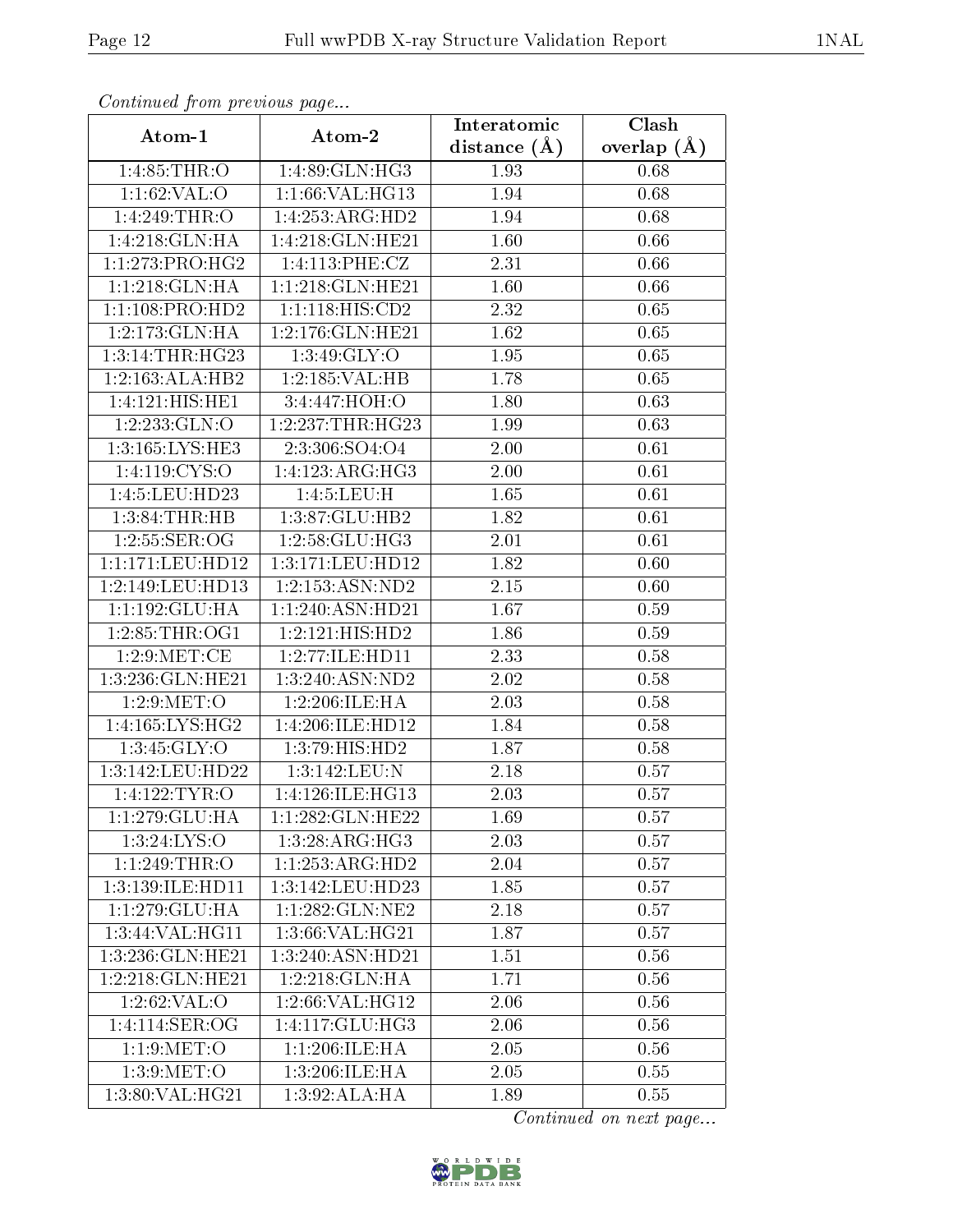| Commuca from previous page |                                     | Interatomic    | $\overline{\text{Clash}}$ |
|----------------------------|-------------------------------------|----------------|---------------------------|
| Atom-1                     | Atom-2                              | distance $(A)$ | overlap $(A)$             |
| 1:4:14:THR:CG2             | 1:4:49:GLY:O                        | 2.54           | 0.55                      |
| 1:2:121:HIS:CE1            | 1:2:125:ILE:HD11                    | 2.42           | 0.55                      |
| 1:4:217:TYR:O              | 1:4:221:VAL:HG23                    | 2.06           | 0.55                      |
| 1:4:173:GLN:O              | 1:4:177:ILE:HG13                    | 2.07           | 0.54                      |
| 1:4:67:ALA:O               | 1:4:71:LYS:HB2                      | 2.06           | 0.54                      |
| 1:4:44:VAL:HG22            | 1:4:63:LEU:HD23                     | 1.89           | 0.53                      |
| 1:4:27:LEU:O               | 1:4:31:VAL:HG23                     | 2.09           | 0.53                      |
| 1:2:249:THR:O              | 1:2:253:ARG:HD2                     | 2.09           | 0.53                      |
| 1:4:135:VAL:HG22           | 1:4:163:ALA:HB3                     | 1.90           | 0.53                      |
| 1:4:80:VAL:HG21            | 1:4:92:ALA:HA                       | 1.91           | 0.53                      |
| 1:1:165:LYS:HE2            | 1:1:206:ILE:HG21                    | 1.91           | 0.52                      |
| 1:2:117:GLU:OE2            | 1:3:253:ARG:NH2                     | 2.42           | 0.52                      |
| 1:3:79:HIS:HE1             | 1:3:106:VAL:H                       | 1.57           | 0.52                      |
| 1:2:172:TYR:O              | 1:2:176:GLN:HG3                     | 2.09           | 0.52                      |
| 1:1:45:GLY:O               | 1:1:79:HIS:CD2                      | 2.62           | $\overline{0.52}$         |
| 1:1:45:GLY:O               | 1:1:79:HIS:HD2                      | 1.93           | 0.52                      |
| 1:1:54:GLN:HA              | 1:1:271:ARG:HH21                    | 1.74           | $0.52\,$                  |
| 1:4:13:LEU:HD22            | 1:4:211:ASN:ND2                     | 2.25           | 0.52                      |
| 1:4:45:GLY:O               | 1:4:51:ALA:HB2                      | 2.10           | $0.52\,$                  |
| 1:3:56:LEU:HD21            | 1:3:87:GLU:HB3                      | 1.92           | 0.51                      |
| 1:4:20:GLN:HE22            | 1:4:272:LYS:HG2                     | 1.75           | 0.51                      |
| 1:4:106:VAL:HG13           | 1:4:137:TYR:CD2                     | 2.46           | 0.51                      |
| 1:3:20:GLN:HE22            | 1:3:272:LYS:HG2                     | 1.74           | 0.51                      |
| 1:1:29:ARG:HD2             | 1:1:264:VAL:O                       | 2.11           | 0.51                      |
| 1:2:9:MET:HG3              | 1:2:41:GLY:C                        | 2.31           | 0.51                      |
| 1:4:42:LEU:HG              | 1:4:74:ILE:HD12                     | 1.93           | 0.51                      |
| 1:1:85:THR:O               | 1:1:89:GLN:HG3                      | 2.09           | 0.51                      |
| 1:4:5:LEU:CD2              | 1:4:5:LEU:H                         | 2.23           | 0.51                      |
| 1:2:252:PHE:O              | 1:2:256:LYS:HG3                     | 2.11           | 0.50                      |
| 1:3:153:ASN:OD1            | 1:3:181:HIS:CE1                     | 2.61           | 0.50                      |
| 1:4:172:TYR:O              | 1:4:176:GLN:HG3                     | 2.11           | 0.50                      |
| 1:2:9:MET:HE3              | 1:2:77:ILE:HD11                     | 1.92           | 0.50                      |
| 1:4:236: GLN: HE21         | 1:4:240:ASN:HD21                    | 1.60           | 0.50                      |
| 1:3:43:TYR:CD1             | 1:3:206:ILE:HD13                    | 2.46           | 0.50                      |
| 1:3:228:ASP:OD1            | 1:3:231:THR:HG23                    | 2.11           | 0.50                      |
| 1:3:45:GLY:O               | 1:3:79:HIS:CD2                      | 2.64           | 0.50                      |
| 1:4:79:HIS:HE1             | 1:4:106:VAL:H                       | 1.58           | 0.50                      |
| 1:4:24:LYS:O               | 1:4:28:ARG:HG3                      | 2.12           | 0.49                      |
| 1:1:198:LEU:HD23           | 1:1:202:ALA:HB3                     | 1.95           | 0.49                      |
| 1:3:137:TYR:CD1            | 1:3:165:LYS:HD3                     | 2.48           | 0.49                      |
| 1:1:117:GLU:OE2            | $1:4:253:ARG:\overline{\text{NH2}}$ | 2.46           | 0.49                      |

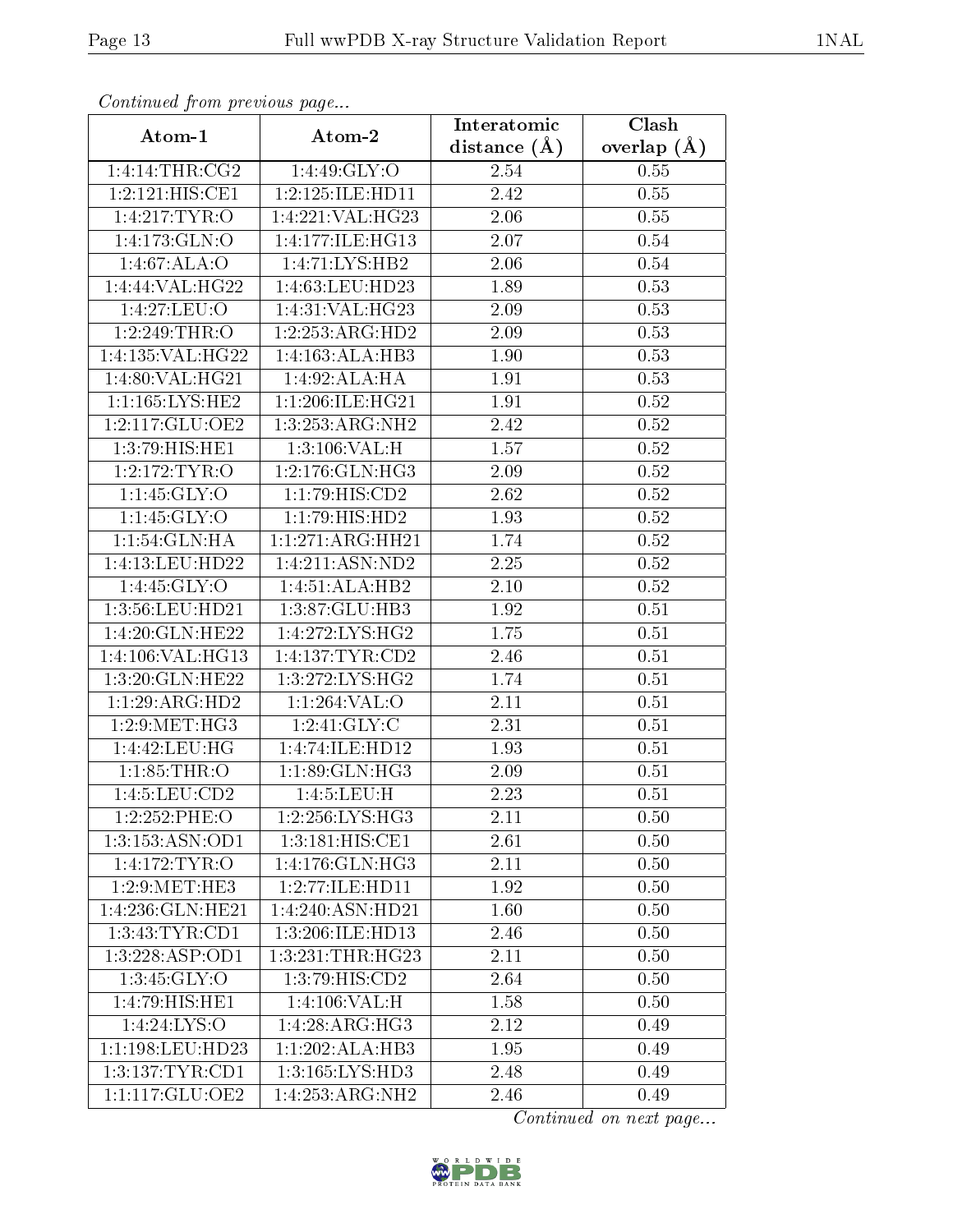| Communaca from previous page         |                                   | Interatomic       | Clash         |
|--------------------------------------|-----------------------------------|-------------------|---------------|
| Atom-1                               | Atom-2                            | distance $(\AA)$  | overlap $(A)$ |
| 1:1:292:LEU:C                        | $1:1:294$ : GLN: H                | 2.16              | 0.49          |
| 1:3:218:GLN:HE21                     | 1:3:218:GLN:HA                    | 1.77              | 0.49          |
| 1:2:245:LEU:O                        | 1:2:248:LYS:HB2                   | 2.13              | 0.48          |
| 1:2:111:TYR:OH                       | 1:3:50:GLU:HA                     | 2.13              | 0.48          |
| 1:4:260:HIS:HD2                      | 1:4:265:VAL:O                     | 1.96              | 0.48          |
| 1:2:267:VAL:CG1                      | 1:2:269:LEU:HD23                  | 2.43              | 0.48          |
| 1:3:249:THR:O                        | 1:3:253:ARG:HD2                   | 2.12              | 0.48          |
| 1:4:62:VAL:O                         | 1:4:66: VAL: HG13                 | 2.13              | 0.48          |
| 1:4:85:THR:OG1                       | 1:4:121:HIS:HD2                   | 1.97              | 0.48          |
| 1:4:78:ALA:HB2                       | 1:4:100:PHE:CD2                   | 2.48              | 0.48          |
| 1:4:84:THR:HG22                      | 1:4:86:ALA:H                      | 1.79              | 0.48          |
| 1:1:27:LEU:HD11                      | 1:1:62: VAL: HG13                 | 1.96              | 0.47          |
| 1:1:85:THR:OG1                       | 1:1:121:HIS:HD2                   | 1.97              | 0.47          |
| 1:1:273:PRO:HG2                      | 1:4:113:PHE:CE1                   | 2.48              | 0.47          |
| 1:1:24:LYS:O                         | 1:1:28:ARG:HG3                    | 2.14              | 0.47          |
| 1:2:267:VAL:HG12                     | 1:2:269:LEU:HD23                  | 1.97              | 0.47          |
| 1:4:236: GLN: HE21                   | 1:4:240:ASN:ND2                   | 2.12              | 0.47          |
| $1:1:20$ : GLN: HE $\overline{22}$   | 1:1:272:LYS:HG2                   | 1.78              | 0.47          |
| 1:3:192:GLU:HG3                      | 1:3:243:ILE:HD13                  | 1.95              | 0.47          |
| 1:1:27:LEU:O                         | 1:1:31:VAL:HG23                   | 2.15              | 0.47          |
| 1:4:233:GLN:O                        | 1:4:237:THR:HG23                  | 2.15              | 0.47          |
| 1:2:178:ARG:NH2                      | 1:2:203:ASP:OD1                   | 2.48              | 0.46          |
| 1:2:19:GLN:O                         | 1:2:20:GLN:HB2                    | 2.16              | 0.46          |
| 1:3:212:ILE:HG22                     | 1:3:259:LEU:HG                    | $\overline{1.97}$ | 0.46          |
| 1:1:9:MET:HG2                        | 1:1:41:GLY:N                      | 2.31              | 0.46          |
| 1:2:163:ALA:CB                       | 1:2:185:VAL:HB                    | 2.43              | 0.46          |
| 1:4:148:THR:O                        | 1:4:152:ILE:HG13                  | 2.15              | 0.46          |
| 1:4:14:THR:HG22                      | 1:4:49:GLY:O                      | 2.16              | 0.45          |
| 1:4:242:VAL:HE13                     | 1:4:288:LEU:HD21                  | 1.99              | 0.45          |
| 1:2:152:ILE:O                        | 1:2:156:VAL:HB                    | 2.16              | 0.45          |
| $1:3:258:\overline{\text{VAL}:HG21}$ | 1:3:288:LEU:HD23                  | 1.99              | 0.45          |
| 1:1:152:ILE:O                        | 1:1:156:VAL:HB                    | 2.17              | 0.45          |
| 1:1:163:ALA:HB2                      | 1:1:185:VAL:HB                    | 1.97              | 0.45          |
| 1:1:260:HIS:HD2                      | $1:1:265:\overline{\text{VAL}:O}$ | 2.00              | 0.45          |
| 1:4:213:MET:HA                       | 1:4:215:TRP:CZ3                   | 2.51              | 0.45          |
| 1:4:292:LEU:HD23                     | 1:4:292:LEU:HA                    | 1.81              | 0.45          |
| 1:1:172:TYR:O                        | 1:1:176:GLN:HG3                   | 2.17              | 0.45          |
| 1:4:96:LYS:HD2                       | 1:4:130:ASP:HB3                   | 1.98              | 0.45          |
| 1:2:262:MET:O                        | 1:2:263:ASP:HB2                   | 2.17              | 0.45          |
| 1:2:9:MET:HE2                        | 1:2:77:ILE:HD11                   | 1.98              | 0.45          |
| $1:4:253:ARG:\overline{HG3}$         | 1:4:254:GLY:N                     | 2.31              | 0.45          |

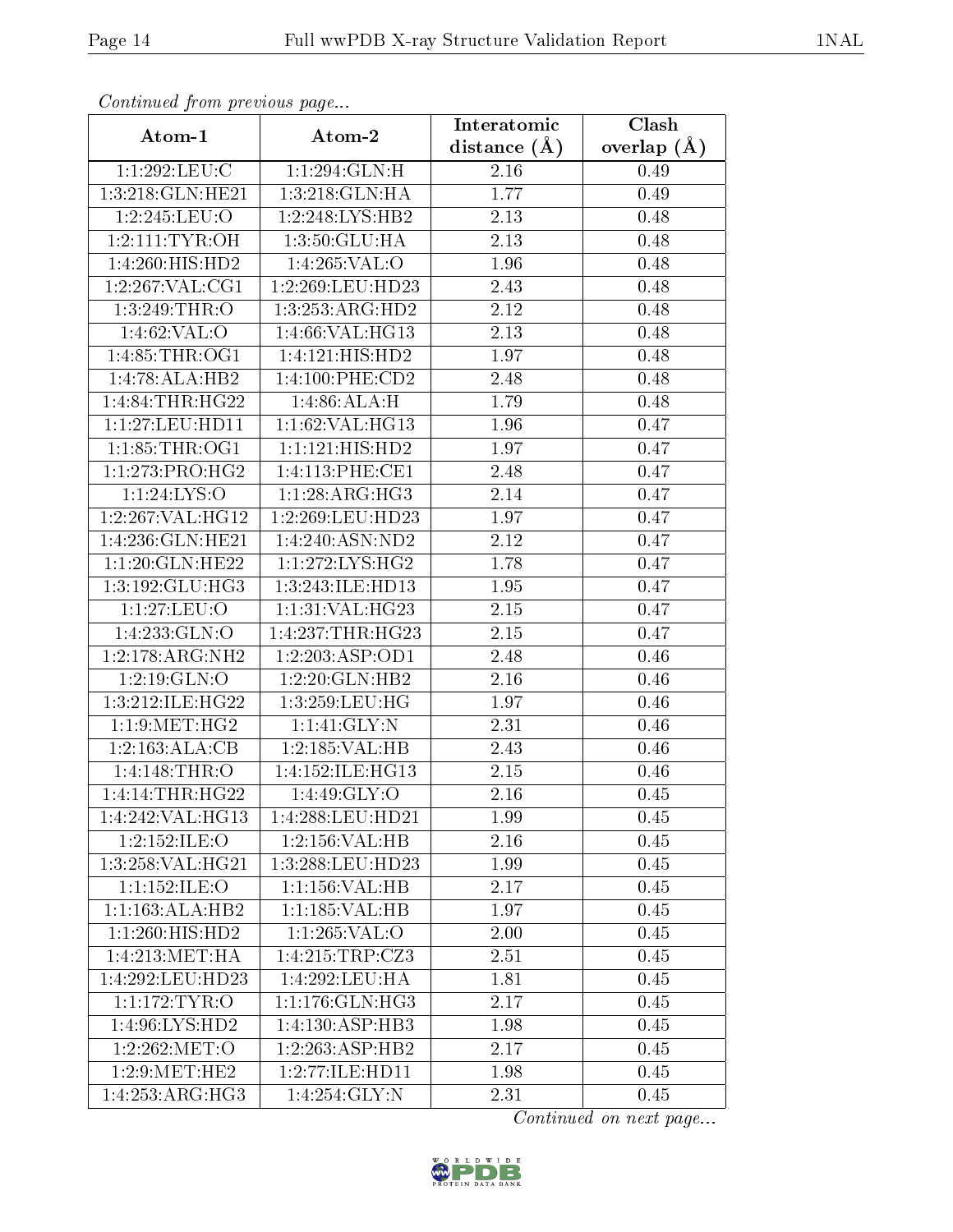| Continuea from previous page |                               | Interatomic      | Clash           |
|------------------------------|-------------------------------|------------------|-----------------|
| Atom-1                       | Atom-2                        | distance $(\AA)$ | overlap $(\AA)$ |
| 1:1:253:ARG:NH2              | 1:4:117:GLU:OE2               | 2.50             | 0.44            |
| 1:1:294:GLN:CG               | 1:1:294:GLN:O                 | 2.59             | 0.44            |
| 1:1:42:LEU:HG                | 1:1:74:ILE:HD12               | 2.00             | 0.44            |
| 1:2:153:ASN:OD1              | 1:2:181:HIS:CE1               | 2.61             | 0.44            |
| 1:1:47:SER:CB                | 2:1:302:SO4:O1                | 2.62             | 0.44            |
| 1:4:44: VAL: HG11            | 1:4:66: VAL: HG21             | 1.99             | 0.44            |
| 1:1:33:PHE:HE2               | 1:1:211:ASN:O                 | 2.00             | 0.44            |
| $1:1:47$ :SER:N              | 2:1:302:SO4:O1                | 2.51             | 0.44            |
| 1:1:70:GLY:O                 | 1:1:71:LYS:C                  | 2.55             | 0.44            |
| 1:3:5:LEU:HB3                | 1:3:187:TYR:OH                | 2.18             | 0.44            |
| 1:1:135:VAL:HA               | 1:1:163:ALA:O                 | 2.18             | 0.44            |
| 1:3:148:THR:HG23             | 1:3:151:GLN:OE1               | 2.18             | 0.44            |
| 1:1:153:ASN:OD1              | 1:1:181:HIS:CE1               | 2.55             | 0.43            |
| 1:1:37:GLN:HG3               | 1:1:215:TRP:HE3               | 1.82             | 0.43            |
| 1:2:186:LEU:HB3              | 1:2:202:ALA:HA                | 1.99             | 0.43            |
| 1:2:165:LYS:HA               | $1:2:187$ : TYR: HB2          | 2.00             | 0.43            |
| $1:2:85$ : THR: O            | 1:2:89:GLN:HG3                | 2.18             | 0.43            |
| 1:4:9:MET:O                  | 1:4:206:ILE:HA                | 2.18             | 0.43            |
| 1:2:79:HIS:NE2               | 1:2:106:VAL:HG22              | 2.33             | 0.43            |
| 1:2:57:SER:O                 | 1:2:61:GLN:HB2                | 2.18             | 0.43            |
| 1:2:59:ARG:O                 | 1:2:63:LEU:HG                 | 2.18             | 0.43            |
| 1:3:137:TYR:CE1              | 1:3:165:LYS:HD3               | 2.54             | 0.43            |
| 1:2:292:LEU:HD23             | 1:2:292:LEU:HA                | 1.88             | 0.43            |
| 1:3:39:ILE:HD12              | 1:3:39:ILE:HA                 | 1.92             | 0.43            |
| 1:2:58:GLU:CD                | 1:2:271:ARG:HH22              | 2.22             | 0.43            |
| 1:1:156:VAL:HA               | 1:1:161:VAL:HG11              | 1.99             | 0.43            |
| 1:2:53:VAL:O                 | 1:2:53: VAL: HG13             | 2.19             | 0.43            |
| 1:4:84:THR:HG22              | 1:4:86:ALA:N                  | 2.33             | 0.43            |
| 1:4:58:GLU:CD                | $1:4:271:A\overline{RG:HH22}$ | 2.22             | 0.43            |
| $1:3:167$ : THR: HG22        | 1:3:190:TYR:CE1               | 2.54             | 0.43            |
| 1:4:14:THR:HG21              | 1:4:49:GLY:O                  | 2.17             | 0.42            |
| $1:1:64$ : GLU: O            | 1:1:68:GLU:HG3                | 2.20             | 0.42            |
| 1:2:126:ILE:HD11             | 1:2:161:VAL:HG23              | 2.01             | 0.42            |
| 1:2:15:PRO:O                 | 1:2:22:LEU:HD12               | 2.19             | 0.42            |
| 1:2:192:GLU:CD               | 1:2:192:GLU:H                 | 2.22             | 0.42            |
| $1:1:237$ : THR: O           | 1:1:241:LYS:HG3               | 2.19             | 0.42            |
| 1:4:253:ARG:HG3              | 1:4:254:GLY:H                 | 1.84             | 0.42            |
| 1:2:129:ALA:O                | 1:2:132:LEU:HB2               | 2.19             | 0.42            |
| 1:1:165:LYS:HG3              | 1:1:206:ILE:HD12              | 2.02             | 0.42            |
| 1:1:153:ASN:O                | $1:1:157$ : THR: HG23         | 2.19             | 0.42            |
| 1:4:45:GLY:O                 | 1:4:79:HIS:HD2                | 2.02             | 0.42            |

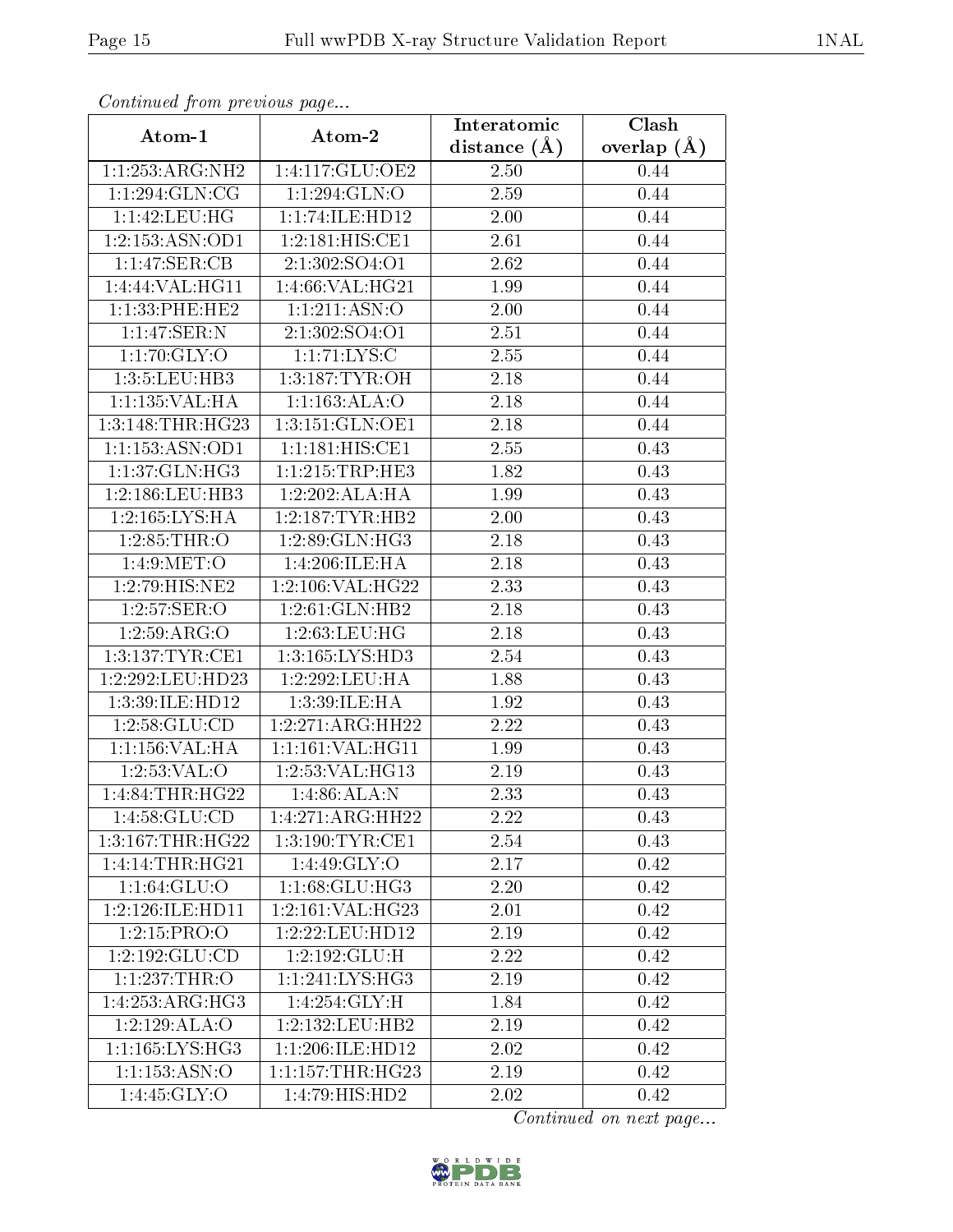| Continuatu from previous page |                      | Interatomic    | Clash           |
|-------------------------------|----------------------|----------------|-----------------|
| Atom-1                        | Atom-2               | distance $(A)$ | overlap $(\AA)$ |
| 1:3:213:MET:HA                | 1:3:215:TRP:CZ3      | 2.55           | 0.42            |
| 1:3:278:ASP:HB3               | 1:3:281:TYR:CD2      | 2.54           | 0.42            |
| 1:2:113:PHE:CZ                | 1:3:273:PRO:HG2      | 2.55           | 0.41            |
| 1:4:180:GLU:HB3               | 1:4:181:HIS:CE1      | 2.55           | 0.41            |
| 1:4:249:THR:HG22              | 1:4:281:TYR:CG       | 2.55           | 0.41            |
| 1:4:42:LEU:HG                 | 1:4:74:ILE:CD1       | 2.51           | 0.41            |
| 1:2:39:ILE:HA                 | 1:2:39:ILE:HD12      | 1.78           | 0.41            |
| 1:1:233:GLN:O                 | $1:1:237$ : THR: CG2 | 2.68           | 0.41            |
| 1:2:267:VAL:HG12              | 1:2:269:LEU:CD2      | 2.51           | 0.41            |
| $1:3:260:HI\overline{S:CD2}$  | 1:3:266:SER:O        | 2.73           | 0.41            |
| 1:4:106:VAL:HG13              | 1:4:137:TYR:CE2      | 2.54           | 0.41            |
| 1:1:14:THR:CG2                | 1:1:49:GLY:O         | 2.69           | 0.41            |
| 1:3:61:GLN:O                  | 1:3:65:ILE:HG13      | 2.19           | 0.41            |
| 1:1:292:LEU:HD23              | 1:1:292:LEU:HA       | 1.88           | 0.41            |
| 1:1:80:VAL:HB                 | 1:1:103: VAL: HG22   | 2.02           | 0.41            |
| 1:2:253:ARG:HG3               | 1:2:254:GLY:N        | 2.36           | 0.41            |
| 1:4:198:LEU:HD11              | 1:4:221:VAL:HG22     | 2.02           | 0.41            |
| 1:1:192:GLU:HG3               | 1:1:243:ILE:HG21     | 2.02           | 0.41            |
| 1:1:42:LEU:HG                 | 1:1:74:ILE:CD1       | 2.51           | 0.41            |
| 1:4:171:LEU:HD21              | 1:4:193:ILE:HD12     | 2.02           | 0.41            |
| 1:3:14:THR:HA                 | 1:3:15:PRO:HD3       | 1.89           | 0.40            |
| 1:4:210:TYR:N                 | 1:4:210:TYR:CD1      | 2.89           | 0.40            |
| 1:1:16:PHE:CE2                | 1:1:271:ARG:HG3      | 2.56           | 0.40            |
| 1:1:213:MET:HA                | 1:1:215:TRP:CH2      | 2.57           | 0.40            |
| 1:2:16:PHE:HA                 | 1:2:21:ALA:O         | 2.20           | 0.40            |
| 1:2:192:GLU:HA                | 1:2:240:ASN:HD21     | 1.85           | 0.40            |
| 1:2:279:GLU:HA                | 1:2:282:GLN:NE2      | 2.36           | 0.40            |
| 1:3:240:ASN:HD22              | $1:3:240:$ ASN:N     | 2.19           | 0.40            |
| 1:2:132:LEU:HD12              | 1:2:132:LEU:HA       | 1.78           | 0.40            |
| 1:1:275:GLY:N                 | 1:4:117:GLU:OE2      | 2.51           | 0.40            |
| 1:1:106:VAL:HG13              | 1:1:137:TYR:CE2      | 2.56           | 0.40            |
| 1:1:136:VAL:O                 | 1:1:164:LEU:HD12     | 2.22           | 0.40            |
| 1:2:5:LE <sub>U</sub> :HD23   | 1:2:185:VAL:HG21     | 2.03           | 0.40            |
| 1:1:136:VAL:HG23              | 1:1:161:VAL:HG13     | 2.02           | 0.40            |
| 1:2:5:LEU:H                   | 1:2:5:LEU:CD2        | 2.35           | 0.40            |

There are no symmetry-related clashes.

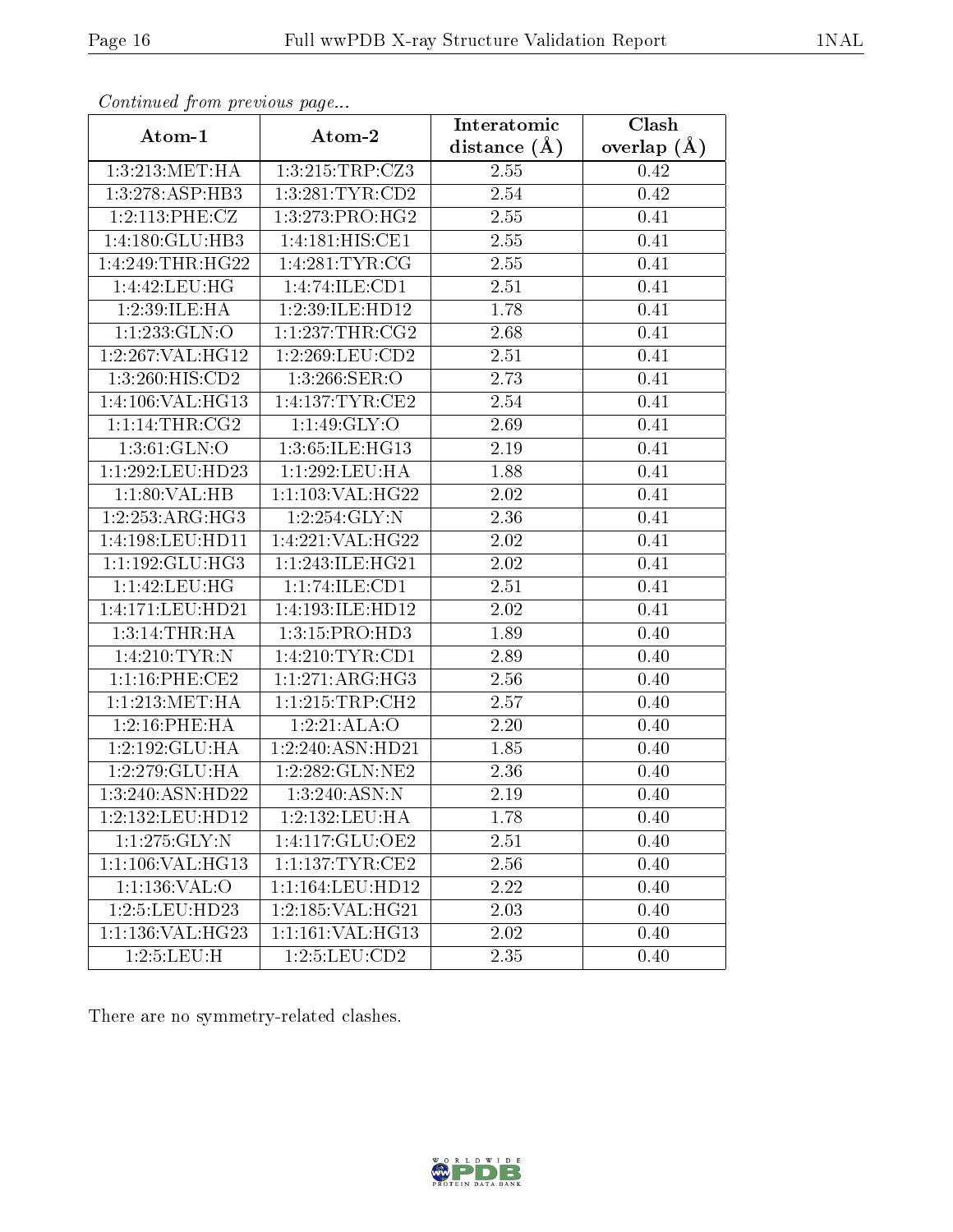### 5.3 Torsion angles (i)

#### 5.3.1 Protein backbone  $(i)$

In the following table, the Percentiles column shows the percent Ramachandran outliers of the chain as a percentile score with respect to all X-ray entries followed by that with respect to entries of similar resolution.

The Analysed column shows the number of residues for which the backbone conformation was analysed, and the total number of residues.

| Mol | Chain          | Analysed          | Favoured      | Allowed    | Outliers | Percentiles |     |
|-----|----------------|-------------------|---------------|------------|----------|-------------|-----|
|     | 1              | 289/297(97%)      | 275(95%)      | 13 $(4%)$  | $1(0\%)$ | 41          | 46  |
|     | $\overline{2}$ | 289/297(97%)      | 276 (96\%)    | 12 $(4%)$  | $1(0\%)$ | 41          | 46  |
|     | 3              | 289/297(97%)      | 273 (94\%)    | 16 $(6%)$  | $\theta$ | 100         | 100 |
|     |                | 289/297(97%)      | 279 (96\%)    | $10(4\%)$  | 0        | 100         | 100 |
| All | All            | $1156/1188$ (97%) | 1103 $(95\%)$ | 51 $(4\%)$ | $2(0\%)$ | 47          | 55  |

All (2) Ramachandran outliers are listed below:

| Mol | Chain | $\operatorname{Res}% \left( \mathcal{N}\right) \equiv\operatorname{Res}(\mathcal{N}_{0})\cap\mathcal{N}_{1}$ | Fype  |
|-----|-------|--------------------------------------------------------------------------------------------------------------|-------|
|     |       |                                                                                                              | -21 J |
|     |       | 268                                                                                                          |       |

#### 5.3.2 Protein sidechains  $(i)$

In the following table, the Percentiles column shows the percent sidechain outliers of the chain as a percentile score with respect to all X-ray entries followed by that with respect to entries of similar resolution.

The Analysed column shows the number of residues for which the sidechain conformation was analysed, and the total number of residues.

| Mol | Chain          | Analysed        | Rotameric    | Outliers    |  | Percentiles   |               |  |  |
|-----|----------------|-----------------|--------------|-------------|--|---------------|---------------|--|--|
|     |                | $240/245(98\%)$ | 213 (89%)    | 27 $(11\%)$ |  | ⊥6 ′          | 5             |  |  |
|     | $2^{\circ}$    | $240/245(98\%)$ | 209 (87%)    | 31 $(13%)$  |  |               | $ 3\rangle$   |  |  |
|     | 3              | $240/245(98\%)$ | 206 $(86\%)$ | 34 $(14\%)$ |  | $\mathcal{R}$ | $\mathcal{D}$ |  |  |
|     | $\overline{4}$ | $240/245(98\%)$ | 213 (89%)    | 27 $(11\%)$ |  |               | $\frac{5}{2}$ |  |  |
| All | All            | 960/980 (98%)   | 841 (88%)    | 119 (12%)   |  |               |               |  |  |

All (119) residues with a non-rotameric sidechain are listed below:

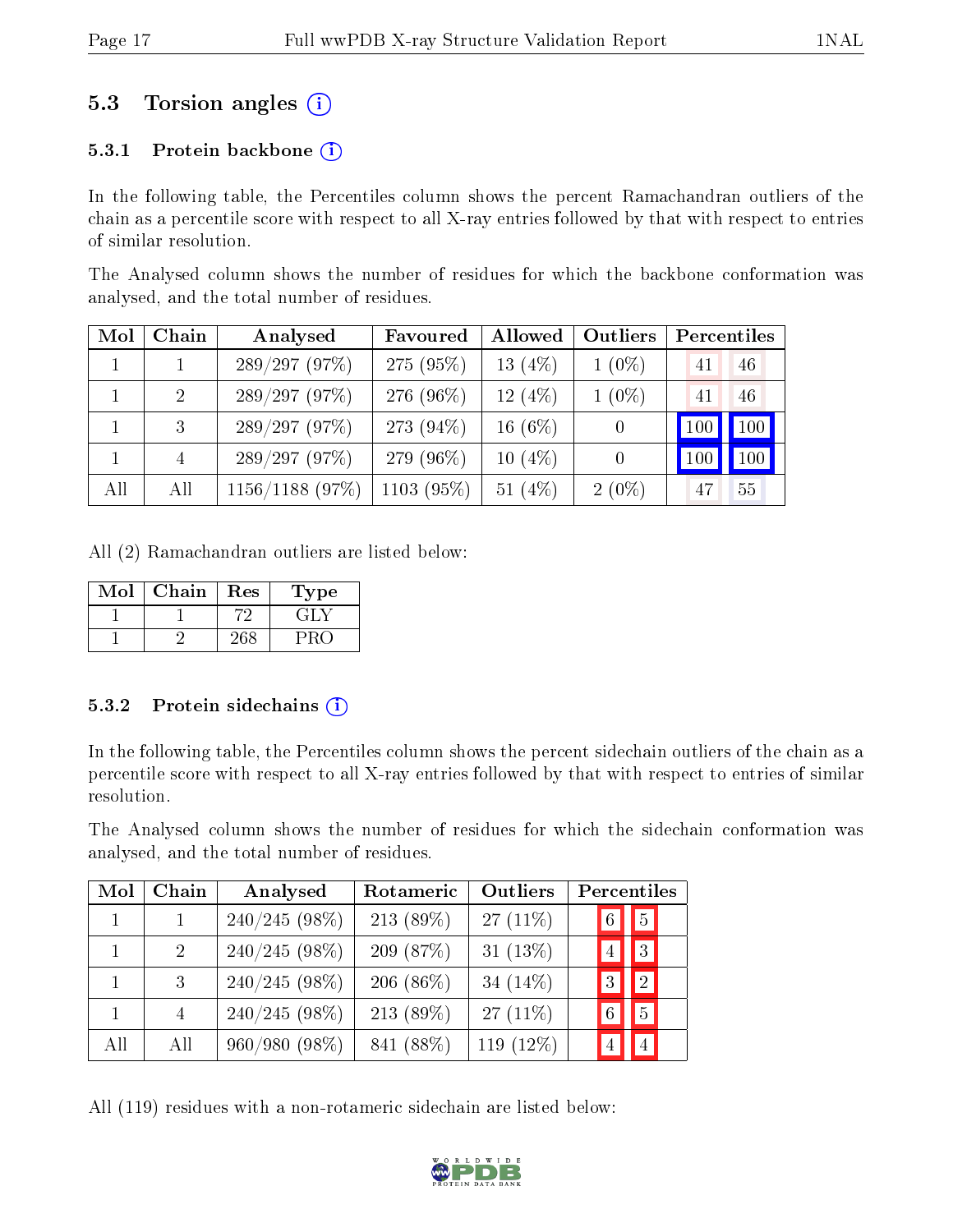| Mol            | Chain          | Res              | $_{\rm Type}$                                  |
|----------------|----------------|------------------|------------------------------------------------|
| $\overline{1}$ | $\overline{1}$ | $\overline{5}$   | LEU                                            |
| $\overline{1}$ | $\mathbf{1}$   | $\overline{27}$  | LEU                                            |
| $\mathbf{1}$   | $\mathbf{1}$   | 44               | $\overline{\text{VAL}}$                        |
| $\mathbf{1}$   | $\overline{1}$ | $\overline{53}$  | $\overline{\text{VAL}}$                        |
| $\overline{1}$ | $\mathbf{1}$   | 56               | $\overline{\text{LEU}}$                        |
| $\overline{1}$ | $\overline{1}$ | $\overline{61}$  | $\overline{\text{GLN}}$                        |
| $\overline{1}$ | $\overline{1}$ | 66               | $\overline{\text{VAL}}$                        |
| $\mathbf 1$    | $\mathbf{1}$   | 76               | $\overline{\text{LEU}}$                        |
| $\mathbf 1$    | $\mathbf{1}$   | $\overline{91}$  | $\overline{\text{LEU}}$                        |
| $\overline{1}$ | $\overline{1}$ | 106              | <b>VAL</b>                                     |
| $\overline{1}$ | $\overline{1}$ | 132              | $\overline{\text{LEU}}$                        |
| $\mathbf{1}$   | $\mathbf{1}$   | 138              | <b>ASN</b>                                     |
| $\mathbf{1}$   | $\mathbf{1}$   | $\overline{142}$ | $\overline{\text{LEU}}$                        |
| $\mathbf{1}$   | $\overline{1}$ | 156              | <b>VAL</b>                                     |
| $\mathbf{1}$   | $\mathbf{1}$   | 165              | $\overline{\text{LYS}}$                        |
| $\overline{1}$ | $\overline{1}$ | $\overline{175}$ | $\overline{{\rm GLU}}$                         |
| $\mathbf{1}$   | $\mathbf{1}$   | 186              | LEU                                            |
| $\overline{1}$ | $\bar{1}$      | $\overline{191}$ | $\overline{\text{ASP}}$                        |
| $\overline{1}$ | $\overline{1}$ | 218              | $\overline{\text{GLN}}$                        |
| $\overline{1}$ | $\mathbf{1}$   | 229              | <b>ILE</b>                                     |
| $\overline{1}$ | $\overline{1}$ | <b>230</b>       | $\overline{\text{GLN}}$                        |
| $\mathbf{1}$   | $\mathbf{1}$   | 234              | $\overline{\text{LYS}}$                        |
| $\overline{1}$ | $\overline{1}$ | 237              | THR                                            |
| $\mathbf 1$    | $\mathbf{1}$   | 269              | LEU                                            |
| $\mathbf 1$    | $\overline{1}$ | 282              | $\overline{\text{GLN}}$                        |
| $\overline{1}$ | $\overline{1}$ | 283              | PRO                                            |
| $\mathbf{1}$   | $\mathbf{1}$   | 291              | $\overline{\text{GLN}}$                        |
| $\overline{1}$ | $\overline{2}$ | $\bf 5$          | LEU                                            |
| $\overline{1}$ | $\overline{2}$ | 9                | $\overline{\text{MET}}$                        |
| $\mathbf 1$    | $\overline{c}$ | 13               | $_{\rm LEU}$                                   |
| $\mathbf 1$    | $\overline{2}$ | 53               | $\overline{\text{VAL}}$                        |
| $\mathbf{1}$   | $\overline{2}$ | 57               | <b>SER</b>                                     |
| $\overline{1}$ | $\overline{2}$ | $\overline{66}$  | VAL<br>LEU                                     |
| $\mathbf{1}$   | $\overline{2}$ | 76               |                                                |
| $\overline{1}$ | $\overline{2}$ | 80               | $\overline{\text{VAL}}$                        |
| $\mathbf{1}$   | $\overline{2}$ | 84               | THR                                            |
| $\mathbf{1}$   | $\overline{2}$ | 91               | LEU                                            |
| $\mathbf 1$    | $\overline{2}$ | 103              | $\overline{\text{VAL}}$                        |
| $\overline{1}$ | $\overline{2}$ | 106              | $\overline{\text{VAL}}$                        |
| $\mathbf{1}$   | $\overline{2}$ | 132              |                                                |
| $\mathbf{1}$   | $\overline{2}$ | $\overline{137}$ | $\frac{\overline{\text{LEU}}}{\text{TYR}}$ LEU |
| $\mathbf 1$    | $\overline{2}$ | 149              |                                                |
| $\overline{1}$ | $\overline{2}$ | 166              | $\overline{\text{GLN}}$                        |

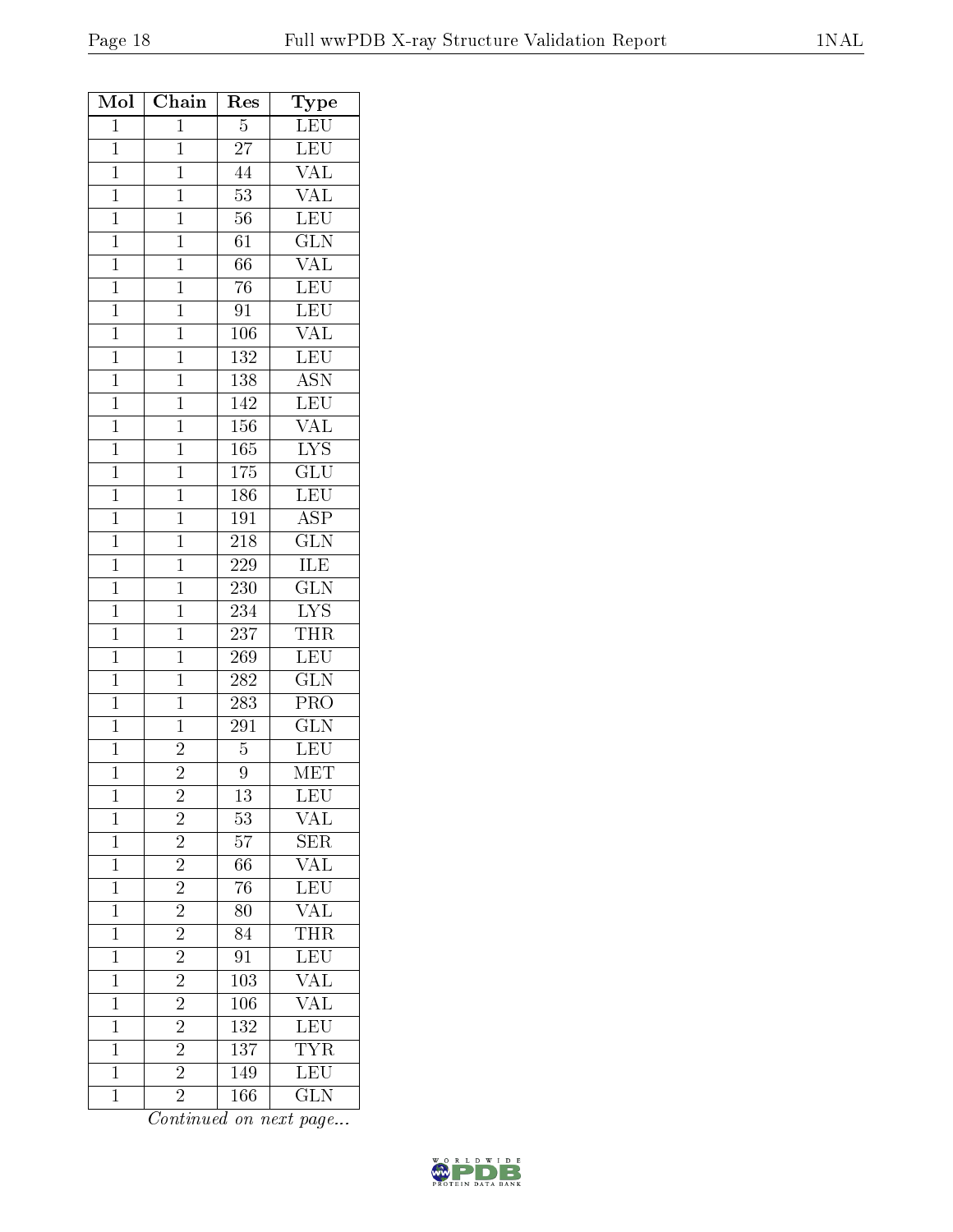| Mol            | $\overline{\text{Chain}}$ | Res              | $\overline{\phantom{a}}$<br>Type |
|----------------|---------------------------|------------------|----------------------------------|
| $\mathbf{1}$   | $\overline{2}$            | 168              | <b>SER</b>                       |
| $\mathbf 1$    | $\overline{2}$            | 175              | $\overline{\text{GLU}}$          |
| $\mathbf{1}$   | $\overline{2}$            | 180              | $\overline{{\rm GLU}}$           |
| $\overline{1}$ | $\overline{2}$            | 183              | $\overline{\text{ASP}}$          |
| $\overline{1}$ | $\overline{2}$            | 186              | LEU                              |
| $\mathbf{1}$   | $\overline{2}$            | 203              | $\overline{\text{ASP}}$          |
| $\mathbf{1}$   | $\overline{2}$            | 218              | $\overline{\text{GLN}}$          |
| $\mathbf{1}$   | $\overline{2}$            | 229              | <b>ILE</b>                       |
| $\overline{1}$ | $\overline{2}$            | 230              | $\overline{\text{GLN}}$          |
| $\overline{1}$ | $\overline{2}$            | $\overline{234}$ | $\overline{\text{LYS}}$          |
| $\mathbf{1}$   | $\overline{c}$            | 237              | $\overline{\text{THR}}$          |
| $\mathbf{1}$   | $\overline{2}$            | $\overline{240}$ | <b>ASN</b>                       |
| $\overline{1}$ | $\overline{2}$            | 290              | $\overline{\text{GLN}}$          |
| $\overline{1}$ | $\overline{2}$            | $\overline{291}$ | $\overline{\text{GLN}}$          |
| $\overline{1}$ | $\overline{2}$            | $\overline{293}$ | MET                              |
| $\mathbf{1}$   | $\overline{3}$            | $\bf 5$          | $\overline{\text{LEU}}$          |
| $\overline{1}$ | $\overline{3}$            | $\overline{13}$  | $\frac{1}{LEU}$                  |
| $\mathbf{1}$   | $\overline{3}$            | $14\,$           | $T\overline{\text{HR}}$          |
| $\overline{1}$ | $\overline{3}$            | $\overline{18}$  | $\overline{\text{GLN}}$          |
| $\overline{1}$ | $\overline{3}$            | $\overline{27}$  | LEU<br>VAL                       |
| $\mathbf{1}$   | $\overline{3}$            | $\overline{44}$  |                                  |
| $\overline{1}$ | $\overline{3}$            | $\overline{53}$  | <b>VAL</b>                       |
| $\overline{1}$ | $\overline{3}$            | $\overline{61}$  | $\overline{\text{GLN}}$          |
| $\overline{1}$ | $\overline{3}$            | $\overline{66}$  | $\rm \sqrt{AL}$                  |
| $\mathbf{1}$   | $\overline{3}$            | 80               | <b>VAL</b>                       |
| $\mathbf{1}$   | 3                         | 91               | LEU                              |
| $\mathbf{1}$   | $\overline{3}$            | 96               | $\overline{\text{LYS}}$          |
| $\overline{1}$ | $\overline{3}$            | 103              | VAL                              |
| $\overline{1}$ | $\overline{3}$            | $\overline{106}$ | $\overline{\text{VAL}}$          |
| $\mathbf 1$    | 3                         | 117              | GLU                              |
| $\mathbf 1$    | 3                         | 132              | <b>LEU</b>                       |
| $\mathbf 1$    | 3                         | 137              | <b>TYR</b>                       |
| $\mathbf{1}$   | 3                         | 138              | <b>ASN</b>                       |
| $\mathbf 1$    | $\overline{3}$            | 149              | $\overline{\text{LEU}}$          |
| $\mathbf 1$    | 3                         | 156              | $V\!A\overline{L}$               |
| $\mathbf 1$    | $\overline{3}$            | 166              | $\overline{\text{GLN}}$          |
| $\mathbf{1}$   | 3                         | 172              | <b>TYR</b>                       |
| $\mathbf 1$    | $\overline{3}$            | 175              | $\overline{\text{GLU}}$          |
| $\mathbf{1}$   | $\overline{3}$            | 186              | LEU                              |
| $\mathbf 1$    | 3                         | 218              | $\overline{{\rm GLN}}$           |
| $\mathbf{1}$   | 3                         | 226              | $\overline{{\rm GLU}}$           |
| $\mathbf 1$    | $\overline{3}$            | 229              | ILE                              |

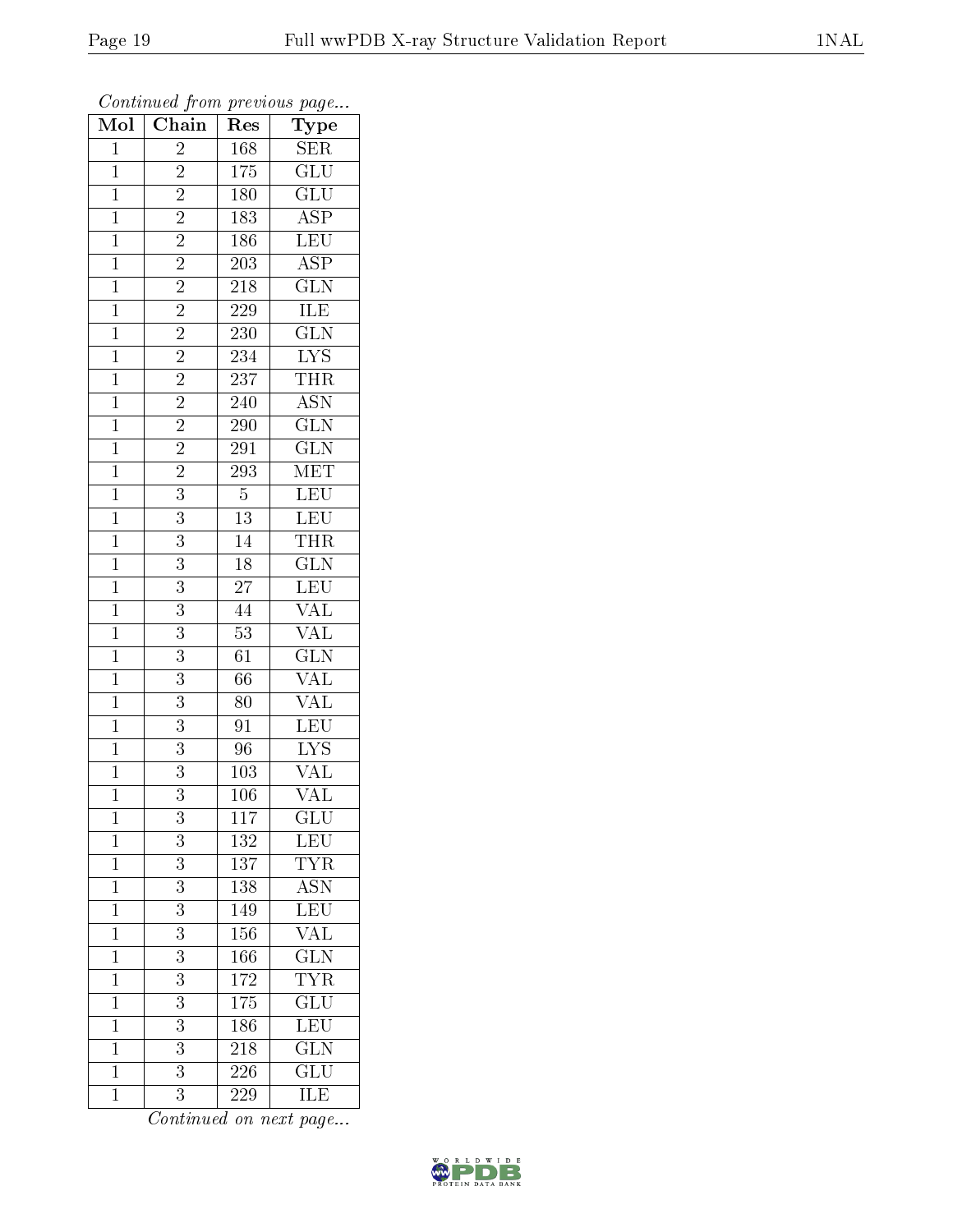| $\overline{\text{Mol}}$ | Chain          | Res              | Type                    |
|-------------------------|----------------|------------------|-------------------------|
| $\mathbf 1$             | 3              | 230              | $\overline{\text{GLN}}$ |
| $\overline{1}$          | $\overline{3}$ | 234              | $\overline{\text{LYS}}$ |
| $\overline{1}$          | $\overline{3}$ | $\overline{269}$ | LEU                     |
| $\mathbf{1}$            | $\overline{3}$ | $\overline{271}$ | $\overline{\rm{ARG}}$   |
| $\overline{1}$          | $\overline{3}$ | $\overline{282}$ | $\overline{\text{GLN}}$ |
| $\overline{1}$          | $\overline{3}$ | 290              | $\overline{\text{GLN}}$ |
| $\mathbf 1$             | 3              | 291              | $\overline{\text{GLN}}$ |
| $\mathbf 1$             | $\overline{4}$ | $\overline{5}$   | LEU                     |
| $\mathbf 1$             | $\overline{4}$ | 9                | MET                     |
| $\mathbf 1$             | $\overline{4}$ | $\overline{14}$  | <b>THR</b>              |
| $\mathbf{1}$            | $\overline{4}$ | $\overline{27}$  | LEU                     |
| $\overline{1}$          | $\overline{4}$ | $\overline{37}$  | $\overline{\text{GLN}}$ |
| $\overline{1}$          | $\overline{4}$ | $\overline{44}$  | $\overline{\text{VAL}}$ |
| $\overline{1}$          | $\overline{4}$ | $\overline{53}$  | VAL                     |
| $\overline{1}$          | $\overline{4}$ | $\overline{57}$  | $\overline{\text{SER}}$ |
| $\mathbf{1}$            | $\overline{4}$ | $\overline{76}$  | LEU                     |
| $\mathbf 1$             | $\overline{4}$ | $\overline{91}$  | LEU                     |
| $\mathbf 1$             | $\overline{4}$ | 103              | VAL                     |
| $\mathbf{1}$            | $\overline{4}$ | $\overline{106}$ | $\overline{\text{VAL}}$ |
| $\mathbf{1}$            | $\overline{4}$ | 149              | LEU                     |
| $\overline{1}$          | $\overline{4}$ | 150              | $\overline{\text{ASP}}$ |
| $\mathbf 1$             | $\overline{4}$ | 158              | LEU                     |
| $\mathbf 1$             | $\overline{4}$ | 175              | $\overline{\text{GLU}}$ |
| $\mathbf 1$             | $\overline{4}$ | 186              | LEU                     |
| $\mathbf 1$             | $\overline{4}$ | 210              | <b>TYR</b>              |
| $\overline{1}$          | $\overline{4}$ | $\overline{218}$ | $\overline{\text{GLN}}$ |
| $\overline{1}$          | $\overline{4}$ | $\overline{226}$ | $\overline{\text{GLU}}$ |
| $\overline{1}$          | $\overline{4}$ | $\overline{230}$ | $\overline{\text{GLN}}$ |
| $\mathbf 1$             | $\overline{4}$ | $\overline{234}$ | $\overline{\text{LYS}}$ |
| $\overline{1}$          | $\overline{4}$ | 237              | <b>THR</b>              |
| $\mathbf 1$             | $\overline{4}$ | 269              | LEU                     |
| $\mathbf{1}$            | $\overline{4}$ | 271              | $\overline{\rm{ARG}}$   |
| $\mathbf 1$             | $\overline{4}$ | $\overline{28}2$ | $\overline{\text{GLN}}$ |
| $\overline{1}$          | $\overline{4}$ | $\overline{290}$ | $\overline{\text{GLN}}$ |

Some sidechains can be flipped to improve hydrogen bonding and reduce clashes. All (51) such sidechains are listed below:

| Mol | Chain | Res | <b>Type</b> |
|-----|-------|-----|-------------|
|     |       | 20  | <b>GLN</b>  |
|     |       | 54  | GL N        |
|     |       |     | HIS         |
|     |       |     | GLN.        |

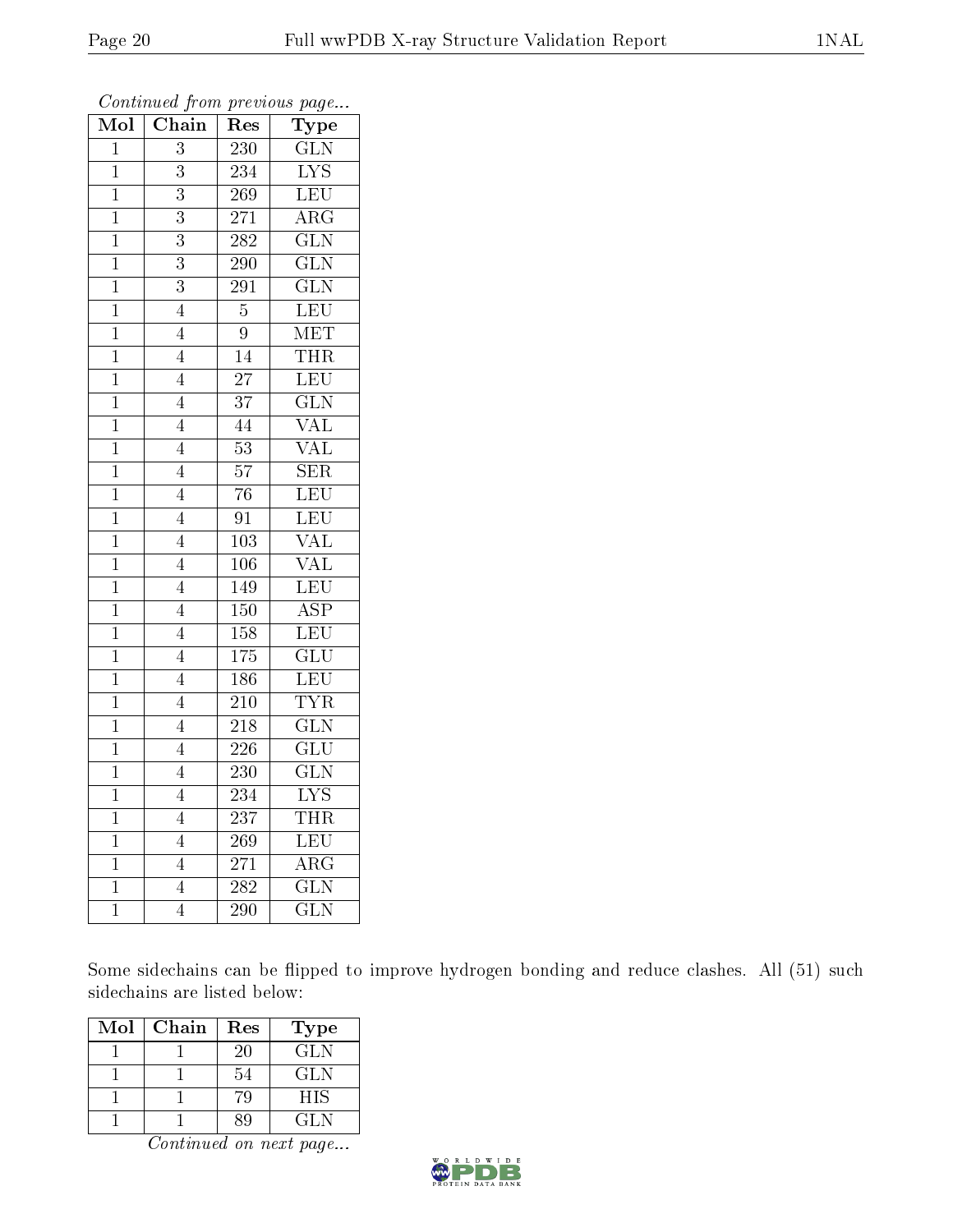| $\overline{\text{Mol}}$ | Chain                                                | Res              | ${\rm \bar{Type}}$        |
|-------------------------|------------------------------------------------------|------------------|---------------------------|
| $\mathbf{1}$            | $\mathbf{1}$                                         | 90               | $\overline{\text{GLN}}$   |
| $\overline{1}$          | $\overline{1}$                                       | 118              | <b>HIS</b>                |
| $\mathbf{1}$            | $\mathbf{1}$                                         | 121              | $\overline{\mathrm{HIS}}$ |
| $\mathbf{1}$            | $\mathbf{1}$                                         | 138              | $\overline{\mathrm{ASN}}$ |
| $\overline{1}$          | $\overline{1}$                                       | 166              | $\overline{\text{GLN}}$   |
| $\mathbf{1}$            | $\mathbf{1}$                                         | 181              | $\overline{HIS}$          |
| $\overline{1}$          | $\overline{1}$                                       | 218              | $\overline{\text{GLN}}$   |
| $\mathbf{1}$            | $\mathbf{1}$                                         | 240              | $\overline{\text{ASN}}$   |
| $\mathbf{1}$            | $\mathbf{1}$                                         | 260              | <b>HIS</b>                |
| $\mathbf 1$             | $\mathbf{1}$                                         | $\overline{282}$ | $\overline{\text{GLN}}$   |
| $\mathbf{1}$            | $\overline{2}$                                       | $54\,$           | $\overline{\text{GLN}}$   |
| $\overline{1}$          | $\overline{2}$                                       | <b>121</b>       | $\overline{HIS}$          |
| $\overline{1}$          | $\overline{2}$                                       | 138              | $\overline{\text{ASN}}$   |
| $\mathbf{1}$            | $\overline{2}$                                       | 153              | $\overline{\mathrm{ASN}}$ |
| $\overline{1}$          | $\overline{2}$                                       | 166              | $\overline{\text{GLN}}$   |
| $\mathbf{1}$            | $\overline{2}$                                       | 176              | $\overline{\text{GLN}}$   |
| $\overline{1}$          | $\frac{\overline{2}}{2}$<br>$\frac{\overline{2}}{2}$ | 181              | <b>HIS</b>                |
| $\mathbf{1}$            |                                                      | 218              | $\overline{\text{GLN}}$   |
| $\mathbf 1$             |                                                      | 240              | $\overline{\mathrm{ASN}}$ |
| $\mathbf{1}$            |                                                      | 260              | <b>HIS</b>                |
| $\overline{1}$          | $\overline{2}$                                       | 282              | $\overline{\text{GLN}}$   |
| $\overline{1}$          | $\overline{3}$                                       | $\overline{18}$  | $\overline{\text{GLN}}$   |
| $\mathbf{1}$            | 3                                                    | $20\,$           | $\overline{\text{GLN}}$   |
| $\overline{1}$          | $\overline{3}$                                       | $\overline{79}$  | $\overline{HIS}$          |
| $\mathbf{1}$            | $\overline{3}$                                       | 118              | <b>HIS</b>                |
| $\mathbf{1}$            | $\overline{3}$                                       | 121              | <b>HIS</b>                |
| $\mathbf{1}$            | $\overline{3}$                                       | 138              | <b>ASN</b>                |
| $\mathbf 1$             | $\overline{3}$                                       | 166              | <b>GLN</b>                |
| $\mathbf 1$             | $\overline{3}$                                       | 176              | $\overline{\text{GLN}}$   |
| $\mathbf 1$             | $\overline{3}$                                       | 181              | <b>HIS</b>                |
| $\mathbf 1$             | 3                                                    | 188              | $\rm \overline{ASN}$      |
| $\mathbf 1$             | $\overline{3}$                                       | 218              | $\overline{\text{GLN}}$   |
| $\mathbf{1}$            | 3                                                    | 240              | ASN                       |
| $\mathbf{1}$            | $\overline{3}$                                       | 260              | $\overline{\mathrm{HIS}}$ |
| $\mathbf{1}$            | 4                                                    | 18               | $\rm G\overline{LN}$      |
| $\mathbf 1$             | $\overline{4}$                                       | <b>20</b>        | $\overline{\text{GLN}}$   |
| $\mathbf{1}$            | $\overline{4}$                                       | 54               | $\overline{{\rm GLN}}$    |
| $\mathbf 1$             | $\overline{4}$                                       | 79               | $\overline{\mathrm{HIS}}$ |
| $\mathbf{1}$            | 4                                                    | 118              | $\overline{\mathrm{HIS}}$ |
| $\mathbf{1}$            | $\overline{4}$                                       | 121              | <b>HIS</b>                |
| $\mathbf{1}$            | 4                                                    | $\overline{138}$ | $\overline{\rm ASN}$      |
| $\mathbf{1}$            | $\overline{4}$                                       | <b>166</b>       | $\overline{\text{GLN}}$   |

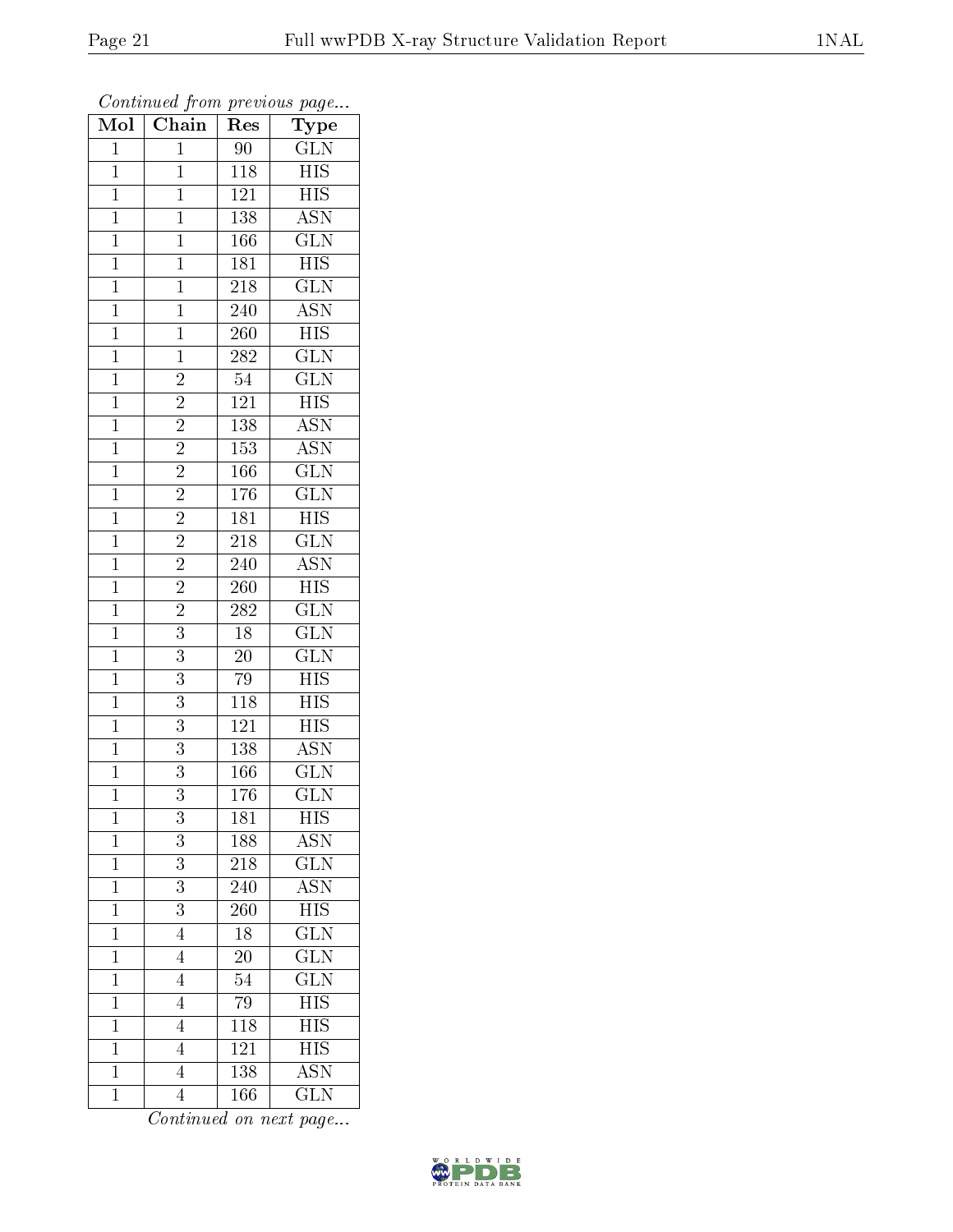Continued from previous page...

| Mol | Chain | Res | Type       |
|-----|-------|-----|------------|
|     |       | 176 | <b>GLN</b> |
|     |       | 181 | <b>HIS</b> |
|     |       | 218 | <b>GLN</b> |
|     |       | 240 | <b>ASN</b> |
|     |       | 260 | <b>HIS</b> |

#### $5.3.3$  RNA  $(i)$

There are no RNA molecules in this entry.

#### 5.4 Non-standard residues in protein, DNA, RNA chains (i)

There are no non-standard protein/DNA/RNA residues in this entry.

#### 5.5 Carbohydrates (i)

There are no carbohydrates in this entry.

#### 5.6 Ligand geometry  $(i)$

4 ligands are modelled in this entry.

In the following table, the Counts columns list the number of bonds (or angles) for which Mogul statistics could be retrieved, the number of bonds (or angles) that are observed in the model and the number of bonds (or angles) that are defined in the Chemical Component Dictionary. The Link column lists molecule types, if any, to which the group is linked. The Z score for a bond length (or angle) is the number of standard deviations the observed value is removed from the expected value. A bond length (or angle) with  $|Z| > 2$  is considered an outlier worth inspection. RMSZ is the root-mean-square of all Z scores of the bond lengths (or angles).

| Mol            |                 | Chain | $\mid$ Res |                          |                   |      |             |        | Link | <b>Bond lengths</b> |  |  | Bond angles |  |  |
|----------------|-----------------|-------|------------|--------------------------|-------------------|------|-------------|--------|------|---------------------|--|--|-------------|--|--|
|                | Type            |       |            |                          | $\mathrm{Counts}$ | RMSZ | # $ Z  > 2$ | Counts | RMSZ | $\# Z $             |  |  |             |  |  |
| 2              | SO4             |       | 308        | $\overline{\phantom{a}}$ | 4.4.4             | 0.63 |             | 6.6.6  | 0.99 |                     |  |  |             |  |  |
| $\overline{2}$ | SO <sub>4</sub> |       | 306        | $\overline{\phantom{a}}$ | 4.4.4             | 0.54 |             | 6.6.6  | 0.78 |                     |  |  |             |  |  |
| $\overline{2}$ | SO <sub>4</sub> |       | 302        | $\overline{\phantom{a}}$ | 4.4.4             | 0.62 |             | 6.6.6  | 1.08 |                     |  |  |             |  |  |
| റ              | SO <sub>4</sub> |       | 304        | $\overline{\phantom{a}}$ | 4.4.4             | 0.77 |             | 6.6.6  | 0.95 |                     |  |  |             |  |  |

There are no bond length outliers.

There are no bond angle outliers.

There are no chirality outliers.

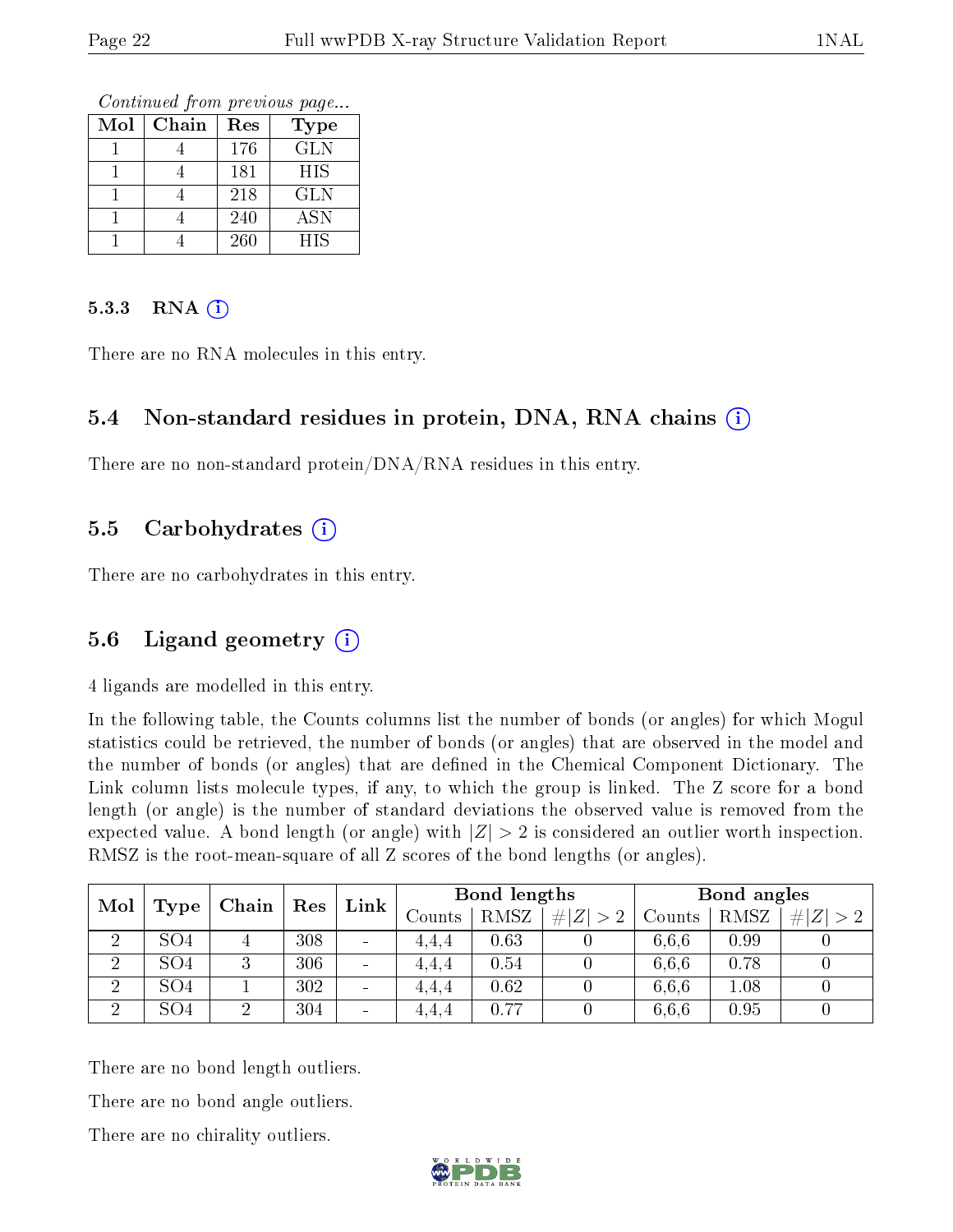There are no torsion outliers.

There are no ring outliers.

2 monomers are involved in 4 short contacts:

|  |  | Mol   Chain   Res   Type   Clashes   Symm-Clashes |
|--|--|---------------------------------------------------|
|  |  |                                                   |
|  |  |                                                   |

### 5.7 [O](https://www.wwpdb.org/validation/2017/XrayValidationReportHelp#nonstandard_residues_and_ligands)ther polymers (i)

There are no such residues in this entry.

#### 5.8 Polymer linkage issues (i)

There are no chain breaks in this entry.

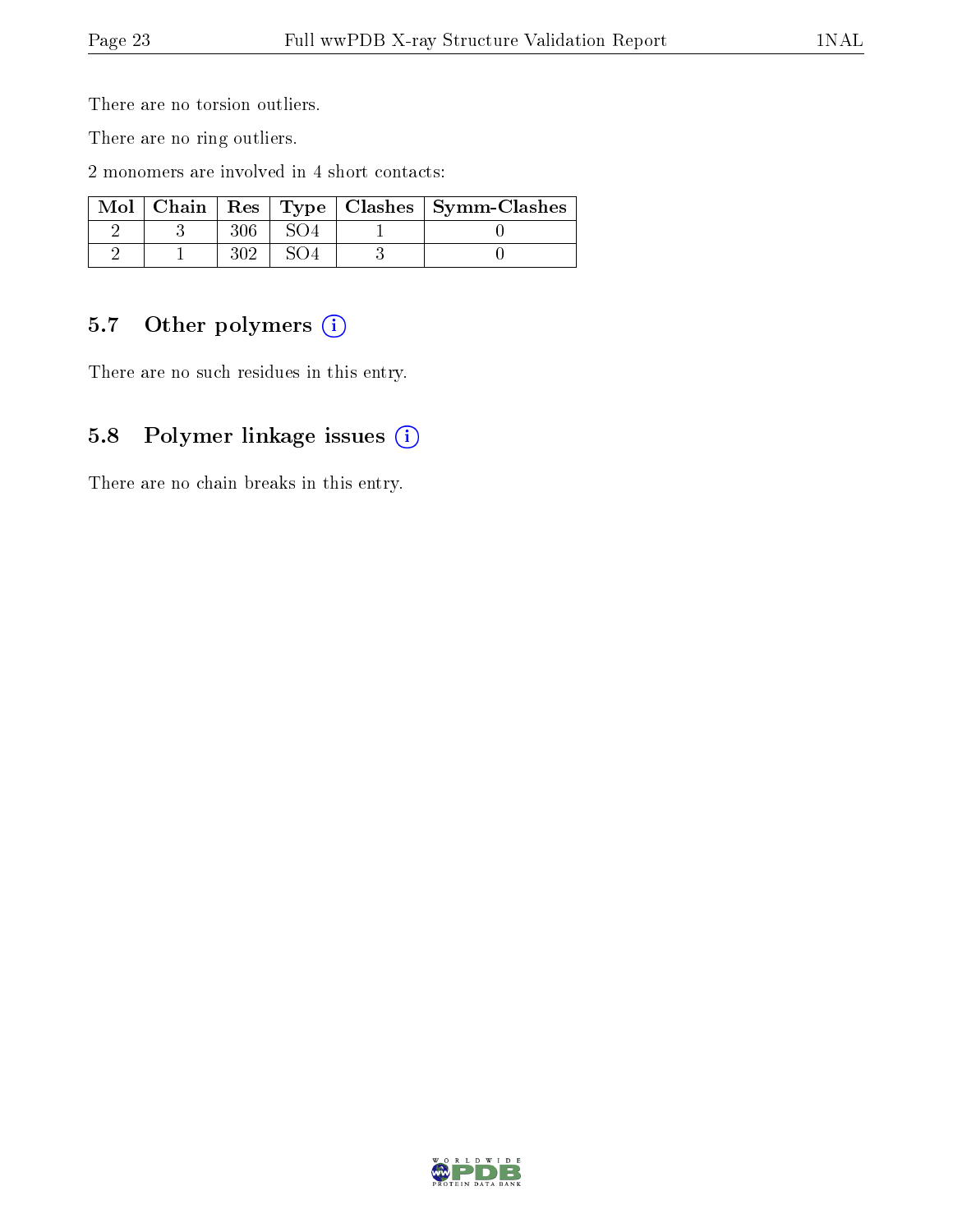## 6 Fit of model and data  $\left( \cdot \right)$

### 6.1 Protein, DNA and RNA chains (i)

In the following table, the column labelled  $#RSRZ> 2'$  contains the number (and percentage) of RSRZ outliers, followed by percent RSRZ outliers for the chain as percentile scores relative to all X-ray entries and entries of similar resolution. The OWAB column contains the minimum, median,  $95<sup>th</sup>$  percentile and maximum values of the occupancy-weighted average B-factor per residue. The column labelled  $Q< 0.9$  lists the number of (and percentage) of residues with an average occupancy less than 0.9.

| Mol | Chain         | Analysed          | $<$ RSRZ $>$ | $\#\text{RSRZ}{>}2$                           | $OWAB(A^2)$    | $\rm Q\textcolor{black}{<}0.9$ |
|-----|---------------|-------------------|--------------|-----------------------------------------------|----------------|--------------------------------|
|     |               | 291/297(97%)      | $-0.82$      | $\sqrt{100}$<br>$\vert$ 100<br>$\overline{0}$ | 14, 27, 45, 58 | (5%)<br>17                     |
|     | $\mathcal{D}$ | 291/297(97%)      | $-0.72$      | $1(0\%)$<br>$\blacksquare$<br> 94             | 16, 29, 48, 73 | (5%)<br>17                     |
|     | 3             | 291/297(97%)      | $-0.69$      | 100<br>0                                      | 18, 30, 51, 68 | (5%)<br>17                     |
|     |               | 291/297(97%)      | $-0.81$      | 100<br>100<br>0                               | 11, 25, 46, 65 | (4%)<br>13                     |
| All | All           | $1164/1188$ (97%) | $-0.76$      | $\sqrt{95}$<br>95<br>$1(0\%)$                 | 11, 28, 48, 73 | 64 (5%)                        |

All (1) RSRZ outliers are listed below:

|  |      | Mol   Chain   Res   Type   RSRZ |
|--|------|---------------------------------|
|  | GL N |                                 |

### 6.2 Non-standard residues in protein, DNA, RNA chains (i)

There are no non-standard protein/DNA/RNA residues in this entry.

#### 6.3 Carbohydrates (i)

There are no carbohydrates in this entry.

### 6.4 Ligands  $(i)$

In the following table, the Atoms column lists the number of modelled atoms in the group and the number defined in the chemical component dictionary. The B-factors column lists the minimum, median,  $95<sup>th</sup>$  percentile and maximum values of B factors of atoms in the group. The column labelled  $Q < 0.9$ ' lists the number of atoms with occupancy less than 0.9.

|     |     |      |      | $\vert$ Mol $\vert$ Type $\vert$ Chain $\vert$ Res $\vert$ Atoms $\vert$ RSCC $\vert$ RSR $\vert$ B-factors(A <sup>2</sup> ) $\vert$ Q<0.9 |  |
|-----|-----|------|------|--------------------------------------------------------------------------------------------------------------------------------------------|--|
| SO4 | 302 | 0.98 | 0.07 | 35,38,44,47                                                                                                                                |  |